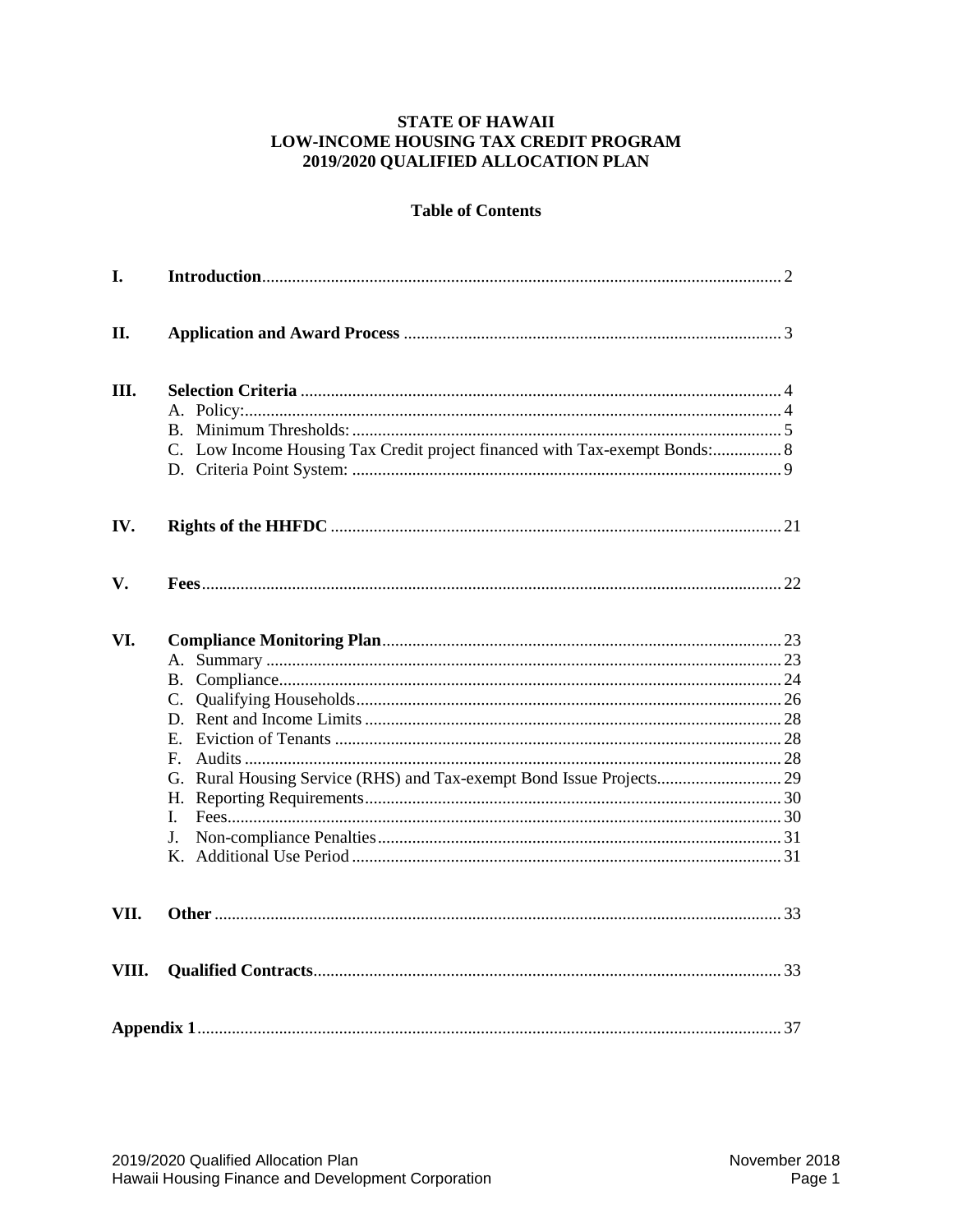## **STATE OF HAWAII LOW-INCOME HOUSING TAX CREDIT PROGRAM 2019/2020 QUALIFIED ALLOCATION PLAN**

#### <span id="page-1-0"></span>**I. Introduction**

The Low-Income Housing Tax Credit (LIHTC) Program, created by the Tax Reform Act of 1986, is intended to encourage the construction or rehabilitation of low-income rental units. The regulations which govern this Program are contained in Section 42 of the Internal Revenue Code (IRC). This Program provides Federal LIHTC to qualified project owners who agree to maintain all or a portion of a project's units for low-income individuals or families. The State of Hawaii created a State LIHTC which is equal to fifty percent (50%) of the Federal LIHTC allocated to a project. The Hawaii Housing Finance and Development Corporation (HHFDC) has been designated as the agency responsible for the administration of both Federal and State LIHTC Programs for the State of Hawaii.

In accordance with Section 42 of the IRC, the HHFDC developed this Qualified Allocation Plan (QAP) which sets forth (1) the criteria to evaluate and allocate LIHTC to projects which best meet the housing needs of the State and preferences required by Section 42 of the IRC, and (2) the procedure to monitor for compliance with the provisions of the LIHTC Program.

**This allocation plan shall be effective for reservations and awards of LIHTC for the calendar year 2019 and 2020. The QAP is subject to amendment by the HHFDC Board of Directors.**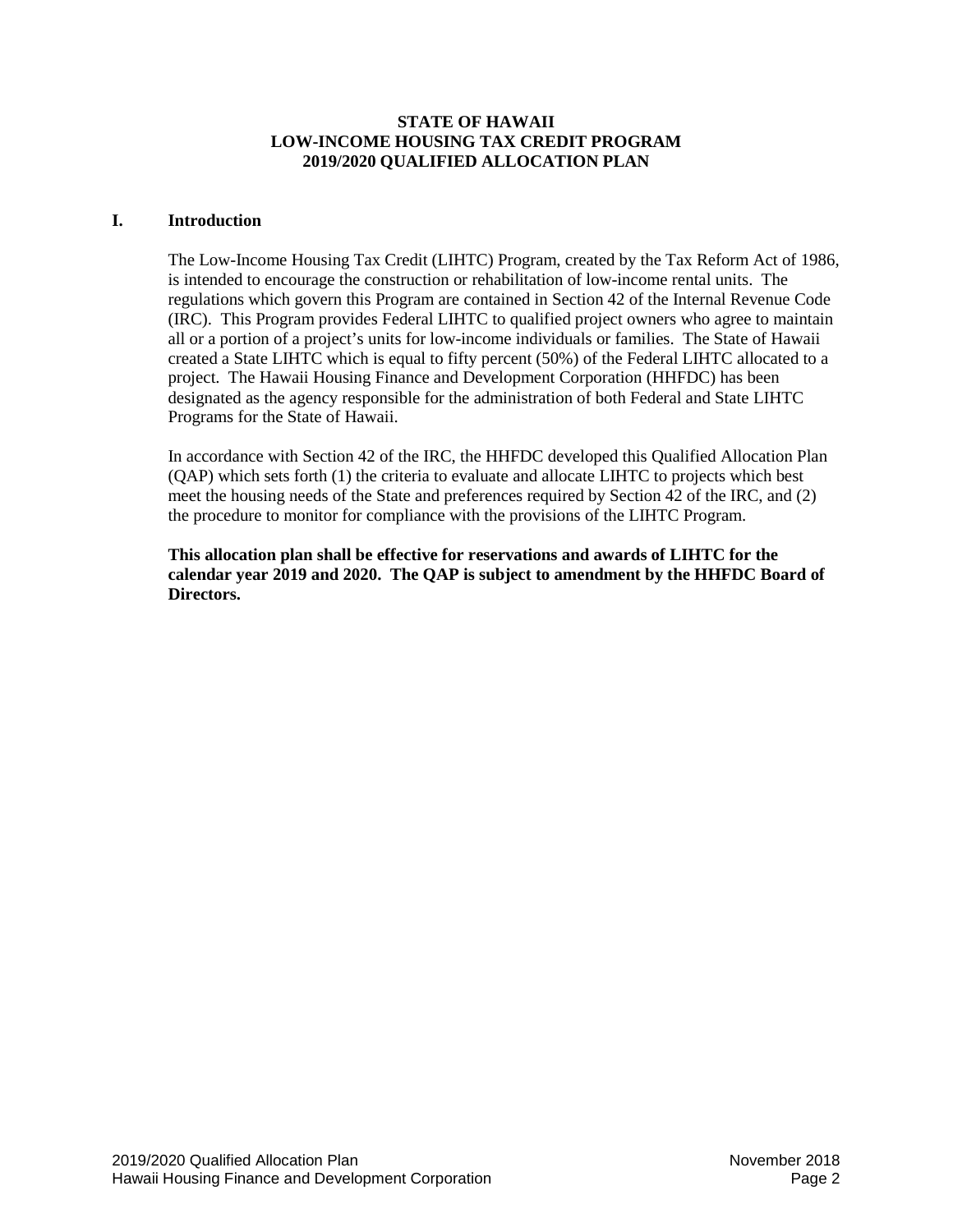## <span id="page-2-0"></span>**II. Application and Award Process**

Applications for the LIHTC are available at the HHFDC's office or by submitting a written request to the HHFDC at the address shown below.

> Hawaii Housing Finance and Development Corporation 677 Queen Street, Suite 300 Honolulu, Hawaii 96813 ATTN: Finance Branch (808) 587-0567

Applications for LIHTC should be submitted to the HHFDC no later than the indicated deadline. Upon receiving an application for LIHTC, the HHFDC shall review the application to ensure that the application is complete and contains all required information. The Executive Director shall have the right to defer the consideration of any application if, in his/her sole discretion, such deferral is deemed in the best interests of meeting housing needs.

Complete and accepted applications shall then be evaluated in accordance with the allocation plan to determine the project's rank in relation to other projects in the evaluation. Projects receiving the highest ranking shall then be further evaluated to determine the minimum amount of LIHTC required to make the project feasible. The amount of LIHTC reserved or allocated to a particular project will be limited to the minimum amount the HHFDC, in its sole discretion, deems necessary to make the project feasible.

The allocation plan utilizes a point system to facilitate project ranking based on the established evaluation criteria. **The point system is an important component in determining project ranking. However, the point system may not be the sole determining factor for LIHTC awards.** In addition to the point system, HHFDC may consider other relevant factors that it deems to be in the best interest of affordable housing the State of Hawaii, including, but not limited to:

- 1. Development team experience and performance;
- 2. Financial condition and performance;
- 3. Related developments;
- 4. Development timing;
- 5. Tenant health and safety;
- 6. "At-risk" conversions;
- 7. Housing inventory;
- 8. Affordable housing policies at the State and County levels;
- 9. Development and operating budgets; and
- 10. Market conditions.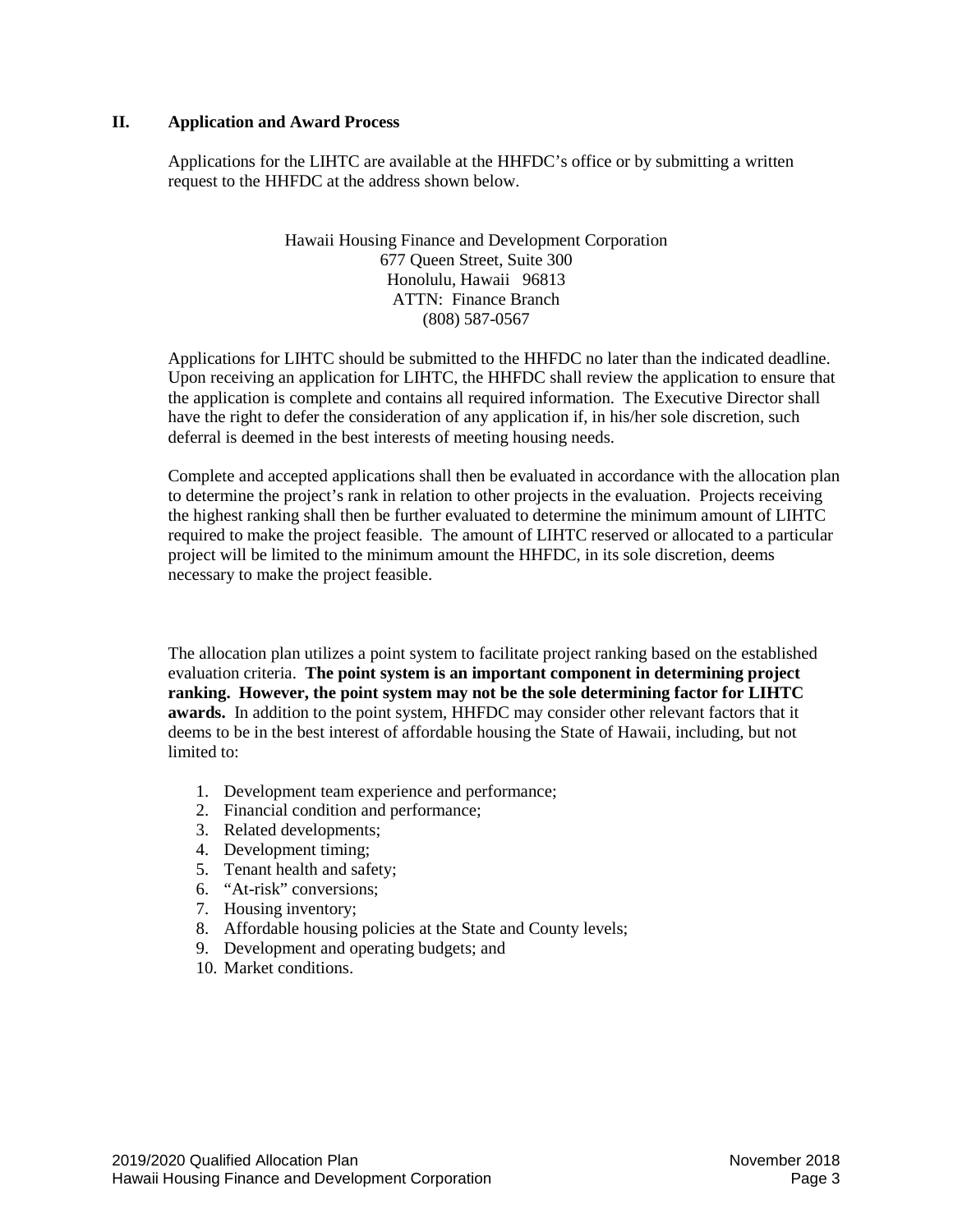# <span id="page-3-0"></span>**III. Selection Criteria**

It is HHFDC's intent to maximize the use of the State's limited resources to address the substantial need for rental homes that are accessible and affordable to Hawaii's low-income households. Emphasis is placed on serving lower income people and on efficiently leveraging LIHTCs and other HHFDC financing resources to increase and sustain the supply of affordable rentals in communities that are suitable for such development.

## <span id="page-3-1"></span>**A. Policy**:

- 1. Applicants may apply for 9% (volume cap) LIHTC to develop, construct, rehabilitate, or preserve a qualified low-income building under the following scenarios (the definition of qualified low-income building follows Section 42 of the IRC):
	- a. Construction of a New Building. The term "New Building", as defined by Section 42 of the IRC, is "a building the original use of which begins with the taxpayer."
	- b. Rehabilitation of an Existing Building used for housing. The term "Existing Building", as defined by Section 42 of the IRC, is "any building which is not a new building". Acquisition LIHTC disallowed: Existing Buildings under this category **must** exclude acquisition costs of real estate, buildings, and depreciable assets from eligible basis. This category includes the conversion of Existing Buildings used for transient housing to a qualified low-income building. The conversion of Existing Buildings used for transient housing, as with all qualified low-income buildings, must: (i) meet minimum rehabilitation requirements; (ii) be suitable for occupancy; and (iii) be for use other than on a transient basis, as stipulated and defined by Section 42 of the IRC.
	- c. Acquisition/Rehabilitation of an Existing Building not used for housing. To qualify under this category, housing use of the Existing Building, if applicable, cannot have occurred for a period of at least 10-years from the date of its acquisition by the taxpayer. Acquisition LIHTC allowed: Existing Buildings under this category **may** include acquisition costs of buildings and depreciable assets in eligible basis. The conversion of Existing Buildings not used for housing, as with all qualified low-income buildings, must: (i) meet minimum rehabilitation requirements; (ii) be suitable for occupancy; and (iii) be for use other than on a transient basis, as stipulated and defined by Section 42 of the IRC.
	- d. HHFDC shall limit awards of 9% (volume cap) LIHTC to no more than one (1) project per calendar year under Section III (A) (1) (b) of the QAP.
- <span id="page-3-2"></span>2. Project owner/applicant must be established and registered with the State of Hawaii.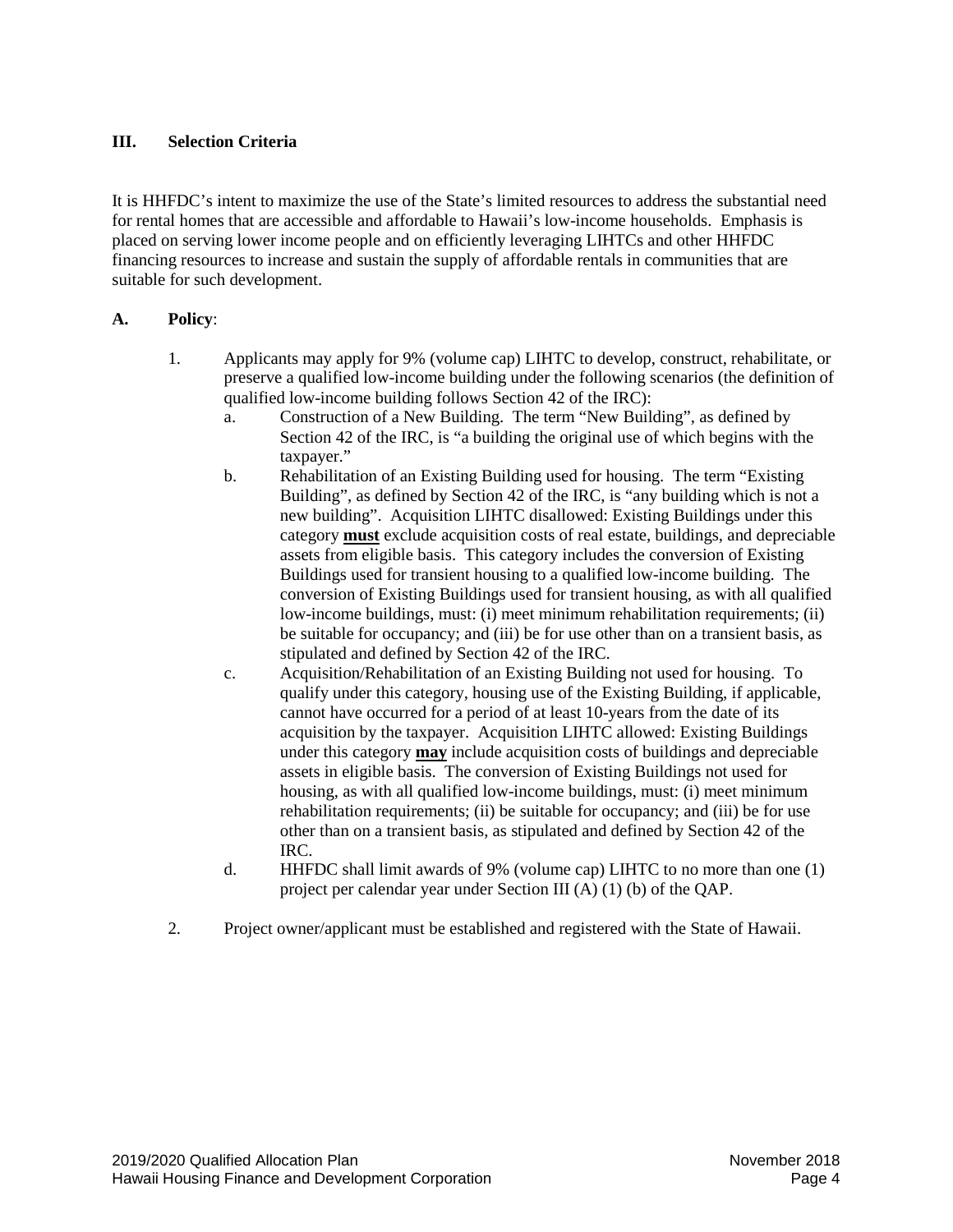## **B. Minimum Thresholds**:

Applicants **must meet all** of the following Minimum Threshold requirements to receive consideration for an allocation or award of LIHTC.

## **Failure to meet any Minimum Threshold shall result in the immediate rejection of the application.**

## **Minimum Thresholds are subject to verification by HHFDC. See Section IV – Compliance with Commitments and Representations.**

#### **1. Market Study**

A comprehensive Market Study of the housing needs of low-income individuals in the area to be served by the project by a **disinterested party** must be submitted as part of this application. The Market Study shall be completed at the Owner's expense. Any application failing to submit a Market Study or submitting a Market Study dated over 6 months from the time of application will not be considered for an award of LIHTC.

Market Study requirements are specified in Appendix 1.

## **2. Site Control**

To receive consideration for an award of LIHTC, the applicant must have control of the site in a form acceptable to the HHFDC. Evidence of site control shall be submitted with the application for LIHTC. Site control shall be substantiated by providing evidence in the form of an executed lease or sales option agreement, fee simple deed, executed land lease, or any other documentation acceptable to the HHFDC. Evidence of site control must be provided for all proposed sites.

## **All lease terms must extend a minimum of 5 years past the affordability commitment period.**

## **3. Capital Needs Assessment (For projects acquiring an existing property. All units need to be reviewed.)**

To ensure that the proposed rehabilitation of the project is adequate and that the property will have a useful life that exceeds the compliance and additional use period (collectively the Extended Use Period). A capital needs assessment of the property by a competent third party shall be submitted with the application. A capital needs assessment is a qualified professional's opinion of a property's current physical condition. It identifies deferred maintenance, physical needs and deficiencies, and material building code violations that affect the property's use, structural and mechanical integrity, and future physical and financial needs. The Capital Needs Assessment shall identify any work that must be completed immediately to address health and safety issues, violation of Federal or State law, violation of local code, or any work necessary to ensure that the building can continue to operate as affordable housing.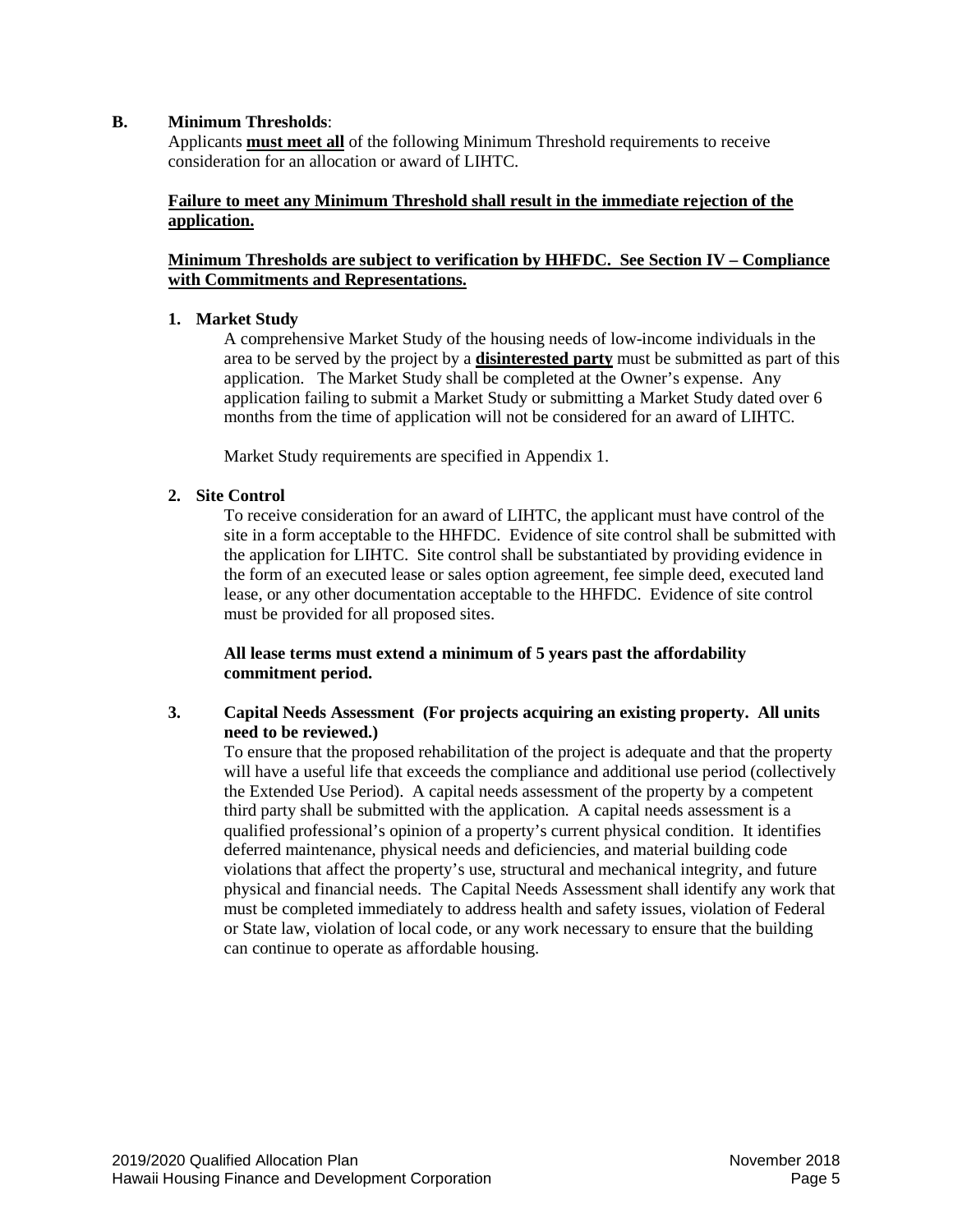# **4. Public Housing Waitlist/Homeless Services Programs**

Applicant shall certify that all low-income units will be made available to people on the waiting list for low-income public housing and/or an acceptable shelter program. The following shall be submitted with the application:

- a. Public Housing Waitlist/Homeless Services Certification (refer to exhibit list of the Consolidated Application).
- b. Copy of the letter submitted to the local public housing authority which administers the public housing waiting list (refer to exhibit list of the Consolidated Application).
- c. Copy of the letter submitted to the Department of Human Services, Homeless Programs Office (refer to exhibit list of the Consolidated Application).

# **5. Smoke Free**

All projects will be smoke free. Owners must prohibit smoking in all indoor common areas, individual living areas (including balconies and lanais), and within 25 feet of building entries or ventilation intakes. A non-smoking clause must be included in the lease for each household. Submit certification (refer to exhibit list of the Consolidated Application).

# **6. Contractor Profit Limitation**

- a. Contractor's profit, including general requirements and overhead, shall not exceed 14.0% of hard construction costs.
	- i. Contractor General Requirements include insurance, security, fencing, etc.
- b. The Project shall evidence compliance with this section at application through Exhibit Bravo – Project Budget/Uses Worksheet of the Consolidated Application.
- c. The Project shall evidence compliance with this section at project completion through the audited final cost certification.
- d. The contractor profit limitation is a requirement of the developer and the contractor.
- e. Contractor Profit Percentage is calculated as follows:
	- i. Contractor Profit (numerator) is the sum of the following items on Exhibit Bravo:
		- Site Work: Contractor Profit
		- Site Work: Contractor Overhead
		- Site Work: Contractor General Requirements
		- New Building/Rehabilitation: Contractor Profit
		- New Building/Rehabilitation: Contractor Overhead
		- New Building/Rehabilitation: Contractor General Requirements
	- ii. Construction Costs (denominator) is the sum of the following items on Exhibit Bravo:
		- Site Work: Cost
		- New Building/Rehabilitation: Cost
		- Excluding Contractor Profit for Sitework and New Building/Rehabilitation
	- iii. Contractor Profit Percentage is Contractor Profit divided by hard Construction Costs and shall not exceed 14.0%
	- iv. If there are multiple prime contractors, each contractor's profit, including general requirements and overhead, shall not exceed 14.0% of the hard construction costs for that contract.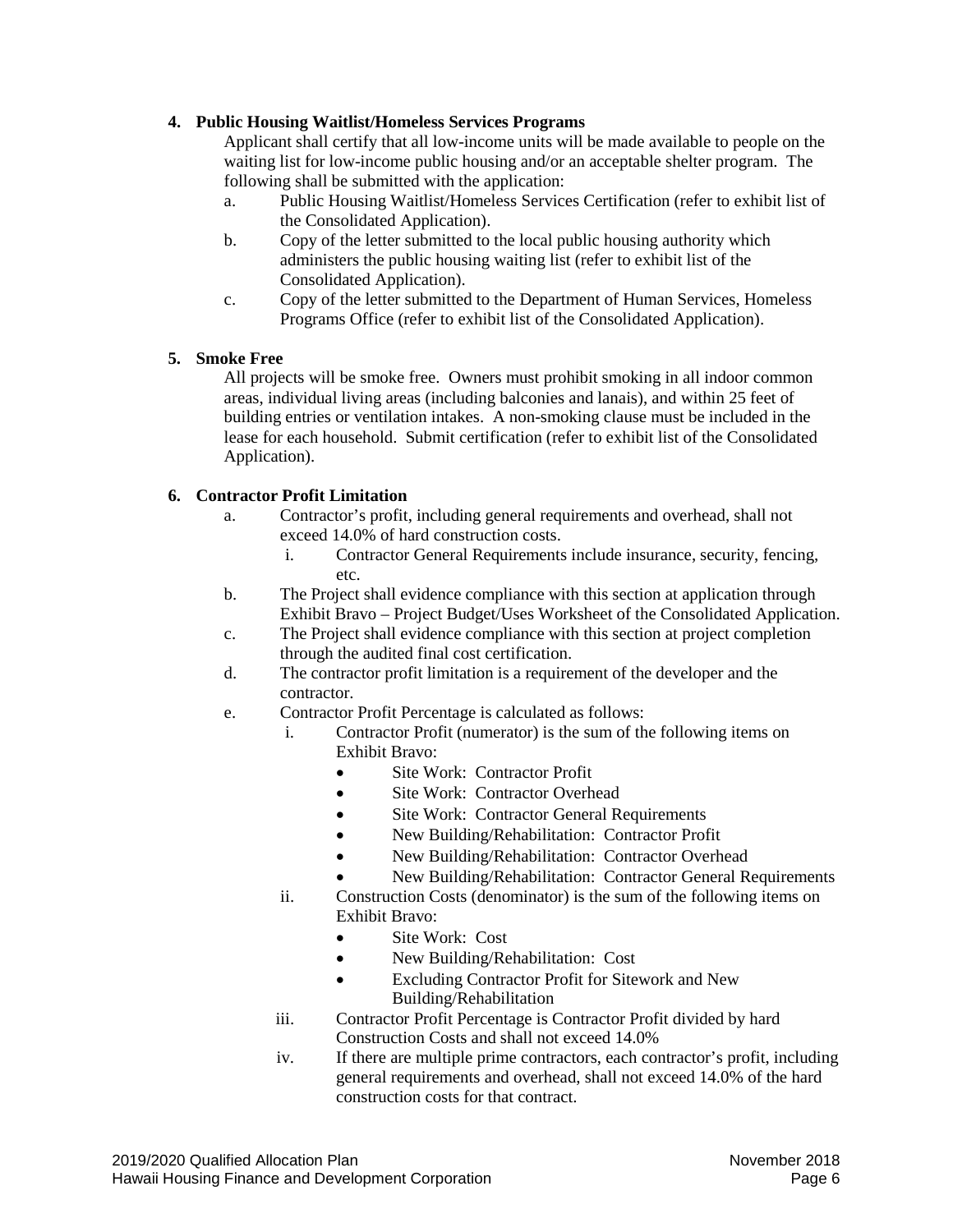# **7. Debt Service Ratio**

- a. Project **with hard debt service** requirements **with or without** an application for an RHRF Project Award Loan:
	- i. The Project is required to evidence a Debt Service Ratio of no less than 1.15x on all hard debt service requirements for the duration of the initial 15-year LIHTC compliance period. Applicants may underwrite an

RHRF Project Award based on required terms, including cash flow contingent payments.

- b. Projects with **no** hard debt service requirements **and applying** for an RHRF Project Award Loan:
	- i. The Project is required to evidence a Debt Service Ratio of no less than 1.15x on the requested RHRF loan for the duration of the amortization period. The Applicant **is required** to use the following assumptions in underwriting the RHRF loan:
		- 1. Interest Rate: Long-Term Applicable Federal Rate in effect for the month the Consolidated Application is released.
		- 2. Amortization: Full Amortization over 35 years.
- c. Projects with **no** hard debt service requirements **and not applying** for an RHRF Project Award Loan:
	- i. The Project **is required** to evidence positive Net Operating Income
- throughout the 50-year proforma period in the Consolidated Application. d. Hard Debt Service:
	- i. Defined as scheduled regular and periodic principal and/or interest payments of project loan obligations made for its direct benefit, as evidenced by a note and loan agreement.
	- ii. The Applicant is required to support all hard debt service loans and terms with executed lenders' commitment letters, letters of interest, or term sheets under Exhibit 27 of the Consolidated Application.
- e. Underwriting Criteria and Requirements:
	- i. The Project shall evidence compliance with this section through Exhibit E – Operating Proforma of the Consolidated Application.
	- ii. Applicants are required to use the following parameters and assumptions in the preparation of Exhibit E:
		- 1. Annual Income Inflation Rate of 2.0% and Annual Expense Inflation Rate of 3.0% for the first 15 years or term of the first mortgage, whichever is greater.
		- 2. Annual Income Inflation Rate of 2.0% and Annual Expenses Inflation Rate of 2.0% for the remaining term of affordability.
		- 3. Vacancy Rate of no less than 5.0%
		- 4. Annual Replacement Reserve Allocation of no less than \$300 per unit per year.

# **8. Phase I Environmental Assessment**

Required for all applications.

For acquisition/rehabilitation projects, the Phase I Environmental Assessment should address lead based paint and asbestos.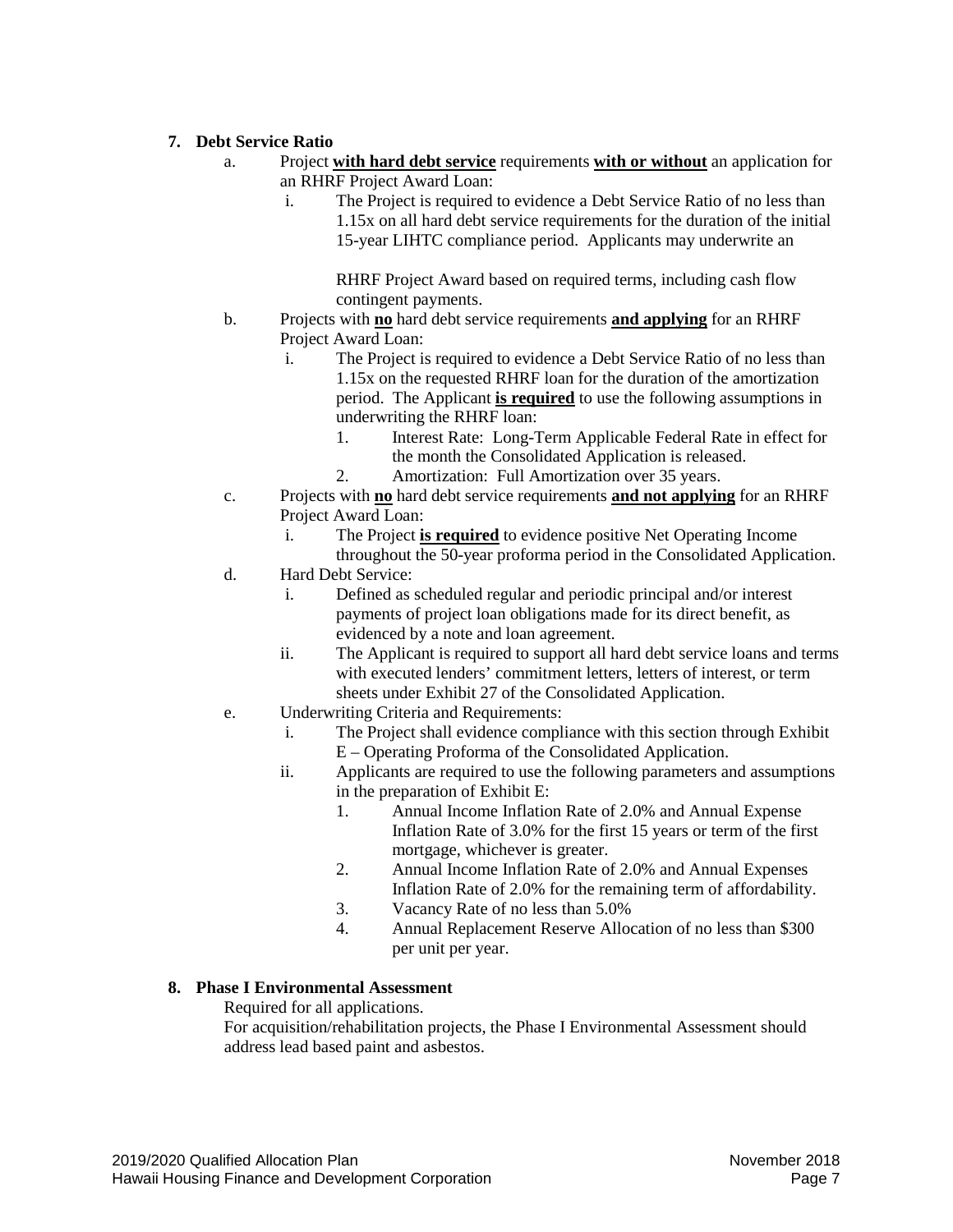## **9. Proof of Non-Profit Status**

If applying under the Federal non-profit set aside, submit the following:

- a. Articles of Incorporation
- b. Copy of a current  $501(c)(3)$  IRS Tax Exemption Letter
- **10. Developer Fee - Developer Fee includes developer fee, developer overhead, management fee, consultant fee, etc. (as indicated in the Developer Fee section of Exhibit Bravo and Exhibit Bravo-3 of the Consolidated Application).**
	- a. 9% (volume cap) LIHTC:
		- i. New Building maximum developer fee of 15% of the total development costs (excluding developer fee) or \$3,750,000 (whichever is less).
		- ii. Existing Building (For both Existing Buildings used for housing and Existing Buildings not used for housing) – maximum developer fee of 10% of the acquisition costs and 15% of the rehabilitation costs (excluding developer fee) or \$3,750,000 (whichever is less).
	- b. 4% (non-volume cap) LIHTC:
		- i. Maximum developer fee of 15% of the total development costs (excluding developer fee) **if the applicant waives its right to a qualified contract.**
		- ii. Maximum developer fee of 5% of the total development costs (excluding developer fee) or \$250,000 (whichever is less) **if the applicant does not waive its right to a qualified contract.**

## **11. Minimum Affordability Period:**

- a. Applicants requesting an award of 4% LIHTC must commit to a minimum affordability period of 45 years.
- b. Acquisition/Rehabilitation of an Existing Building used for housing applicants: affordability period must also exceed any pre-existing affordability period by no less than 30 years.

# **12. 4% LIHTC Developer Experience:**

- a. Minimum of one (1) LIHTC project Placed In Service by the Project Owner (General or Co-General Partner/Managing or Co-Managing Member).
- b. Minimum of one (1) LIHTC project currently managed by the Management Agent.

# <span id="page-7-0"></span>**C. Low Income Housing Tax Credit project financed with Tax-exempt Bonds**:

Projects financed with tax-exempt private activity bonds may qualify for LIHTC in excess of the State's volume cap. Applicants may apply for an allocation of LIHTC with a commitment to issue private activity bonds from a state or local government. Applicants may submit an application for an allocation for LIHTC concurrently with an application for Private Activity Taxexempt bonds from the HHFDC.

Applicants requesting LIHTC must submit all documentation required in the application and will be subject to all feasibility reviews as required for an application for LIHTC from the State's volume cap, with the exception of scoring under the Criteria Point System.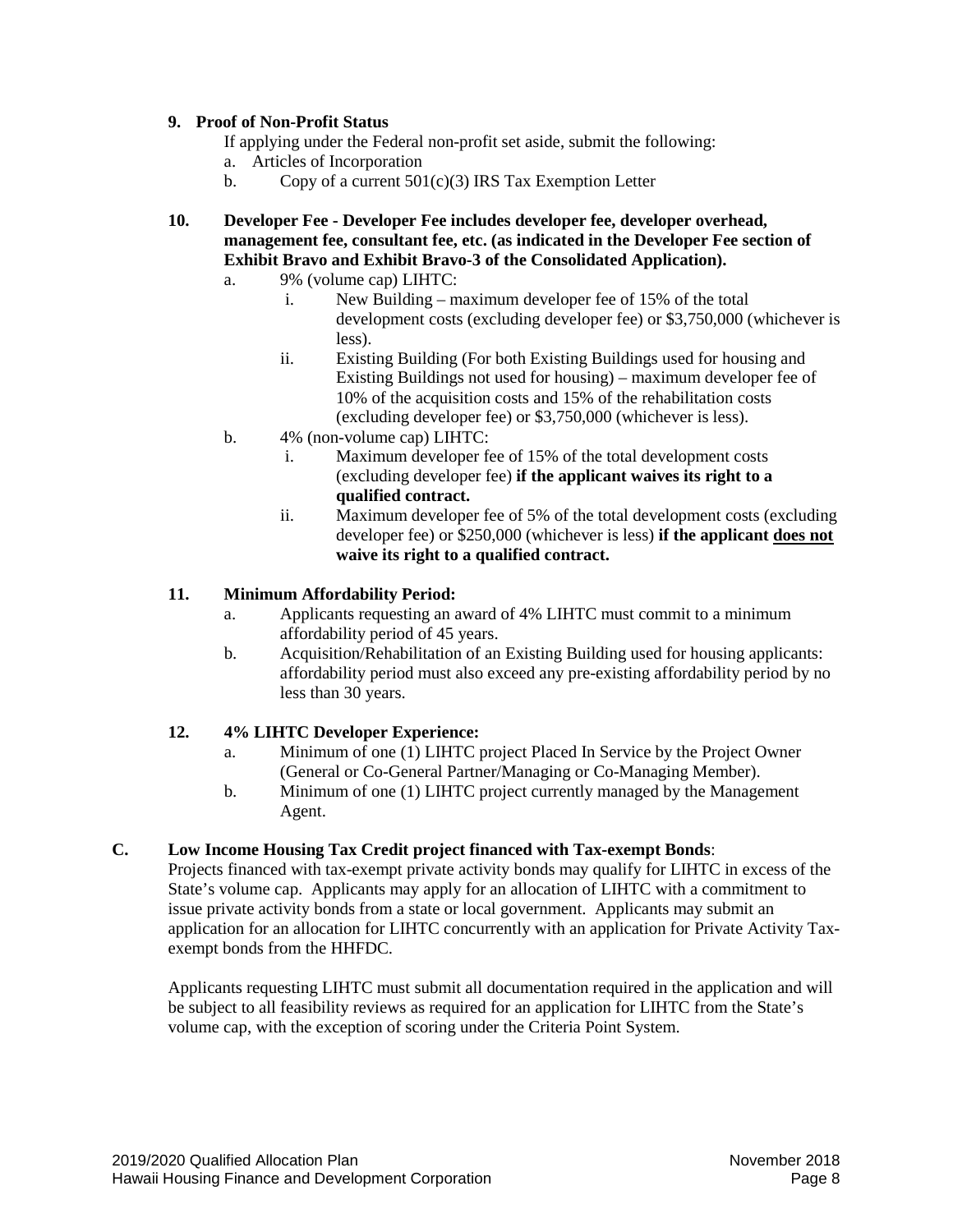# <span id="page-8-0"></span>**D. Criteria Point System**:

Each application will be evaluated and awarded points in accordance with the following criteria. Unless otherwise indicated, all references to low-income unit(s) or low-income rental unit(s) **shall mean LIHTC unit(s).**

|     | <b>CRITERIA</b>                                                                                                                                               | <b>POINTS</b> |
|-----|---------------------------------------------------------------------------------------------------------------------------------------------------------------|---------------|
| 1.  | LIHTC Resource Efficiency – Use and Leverage.                                                                                                                 | $0 - 9*$      |
| 2.  | County Income Adjuster                                                                                                                                        | $0 - 4*$      |
| 3.  | Overall project feasibility.                                                                                                                                  | $0 - 22*$     |
| 4.  | The ratio of developer fee as a percentage of total project cost.                                                                                             | $0 - 7*$      |
| 5.  | Project will be receiving project-based rental assistance subsidies for the<br>first time.                                                                    | $0 - 7*$      |
| 6.  | State/Local Government Support.                                                                                                                               | $0 - 6*$      |
| 7.  | Energy Efficient and Green Building.                                                                                                                          | $0 - 4*$      |
| 8.  | Project location and market demand.                                                                                                                           | $0 - 6*$      |
| 9.  | Developer experience.                                                                                                                                         | $0 - 7*$      |
| 10. | Project will provide low-income units for a longer period than is required<br>under Section 42 IRC.                                                           | $0 - 7*$      |
| 11. | Project will give preference to tenant populations.                                                                                                           | $0 - 2*$      |
| 12. | Project serving tenants with special housing needs.                                                                                                           | $0 - 2*$      |
| 13. | Project will provide a greater percentage of low-income units than<br>required under Section 42 IRC.                                                          | $0 - 10*$     |
| 14. | Project is participating with a local tax-exempt organization and is<br>sponsored by a qualified non-profit, as defined in Section 42 IRC.                    | $0 - 3*$      |
| 15. | Projects offering tenants an opportunity for home ownership.                                                                                                  | 0 or $1*$     |
| 16. | Project is located in qualified census tract, the development of which<br>contributes to a concerted community revitalization plan as determined<br>by HHFDC. | 0 or $2*$     |
| 17. | Historic Nature.                                                                                                                                              | 0 or $1*$     |
| 18. | Waiver of Qualified Contract                                                                                                                                  | $20*$         |

**\* Refer to narrative section for more details.**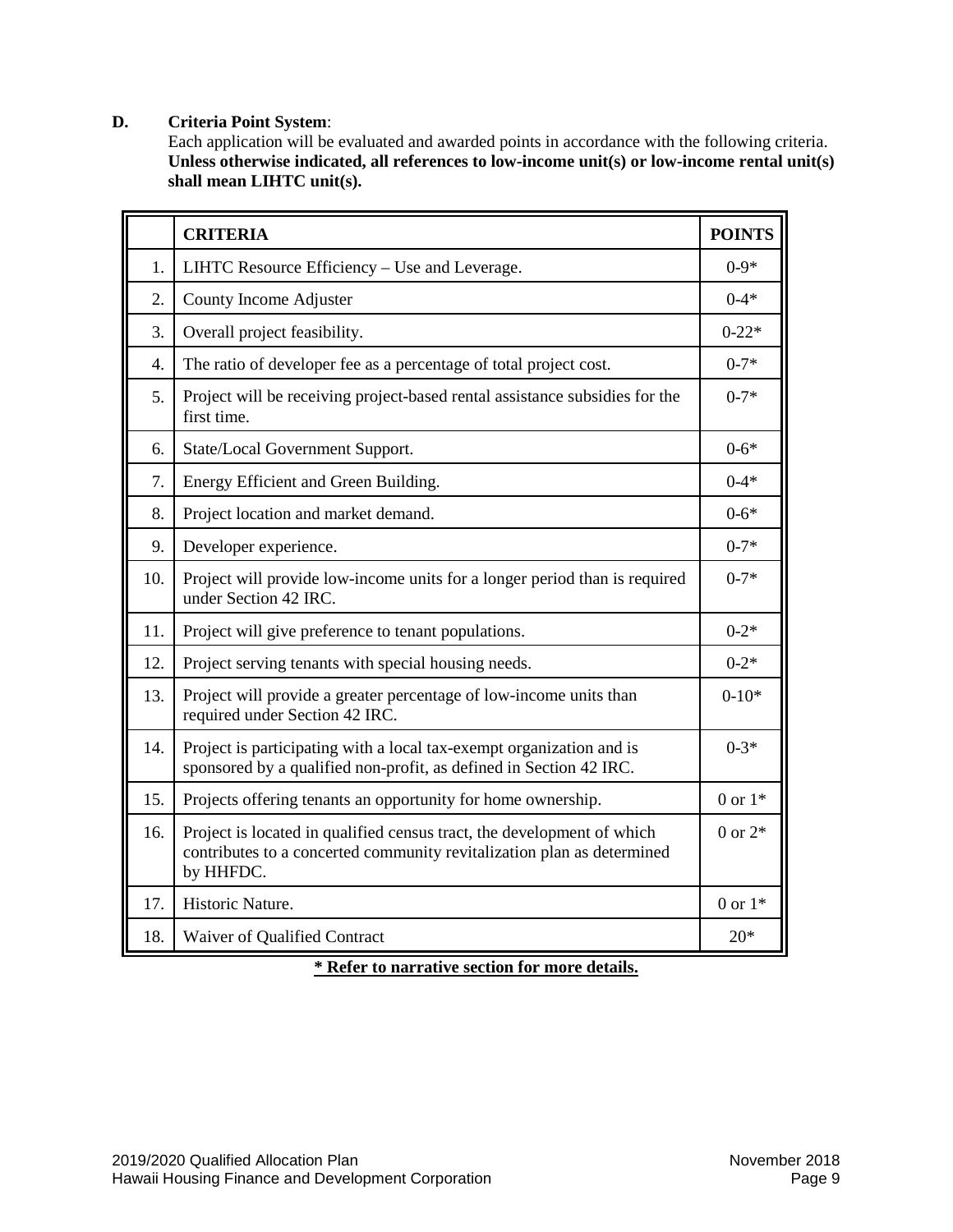# **Criterion 1**

LIHTC Resource Efficiency Use and Leverage 0 to 9 points 0 to 9 points

# **1A – LIHTC Use**

The ratio is derived as: "Total Federal Tax LIHTC Requested (Annual)/Total Number of Proposed LIHTC Units"

| <b>Annual LIHTC / LIHTC Unit</b>     | <b>Points</b>                              |
|--------------------------------------|--------------------------------------------|
|                                      | <b>Multiplier x Max Pts = Pts. Awarded</b> |
| Ratio $\geq$ \$24,000                | $(0/9)$ x 5 = 0.00                         |
| $$24,000 > \text{Ratio} \ge $22,000$ | $(1/9)$ x 5 = 0.56                         |
| $$22,000 > \text{Ratio} \ge $20,000$ | $(2/9)$ x 5 = 1.11                         |
| $$20,000 > \text{Ratio} \ge $18,000$ | $(3/9)$ x 5 = 1.67                         |
| $$18,000 > \text{Ratio} \ge $16,000$ | $(4/9)$ x 5 = 2.22                         |
| $$16,000 > \text{Ratio} \ge $14,000$ | $(5/9)$ x 5 = 2.78                         |
| $$14,000 > \text{Ratio} \ge $12,000$ | $(6/9)$ x 5 = 3.33                         |
| $$12,000 > \text{Ratio} \ge $10,000$ | $(7/9)$ x 5 = 3.89                         |
| Ratio < $$10,000$                    | $(9/9)$ x 5 = 5.00                         |

# **1B – LIHTC Leveraging**

The ratio is derived as "Total Federal Tax LIHTC requested (annual multiplied by ten years)/Total Project Cost"

|                                         | <b>Points</b>                       |
|-----------------------------------------|-------------------------------------|
| <b>Total LIHTC / Total Project Cost</b> | Multiplier x Max Pts = Pts. Awarded |
| Ratio $\geq 80.00\%$                    | $(0/6)$ x 4 = 0.00                  |
| $80.00\%$ > Ratio $\geq 70.00\%$        | $(1/6)$ x 4 = 0.67                  |
| $70.00\%$ > Ratio $\geq 60.00\%$        | $(2/6)$ x 4 = 1.33                  |
| $60.00\%$ > Ratio $\geq 50.00\%$        | $(3/6)$ x 4 = 2.00                  |
| $50.00\%$ > Ratio $\geq 40.00\%$        | $(4/6)$ x 4 = 2.67                  |
| Ratio < $40.00\%$                       | $(6/6)$ x 4 = 4.00                  |

# **Criterion 2**

County Income Adjuster.

Applicants receive points under this criterion based on the MTSP income limits as determined by HUD for the county in which the project is located.

HHFDC shall use the 60%, 4 person income limit for determining point allocations between the counties as follows:

County based points are 0 to 4 rounded to the nearest hundredth (0.00) based on the lowest income limit. The county with the lowest limit receives 4 points while the county with the highest income limit receives 0 points. Points for the remaining counties are based on their proximity between the highest and lowest income limits. Please see example below based on the 2015 income limits.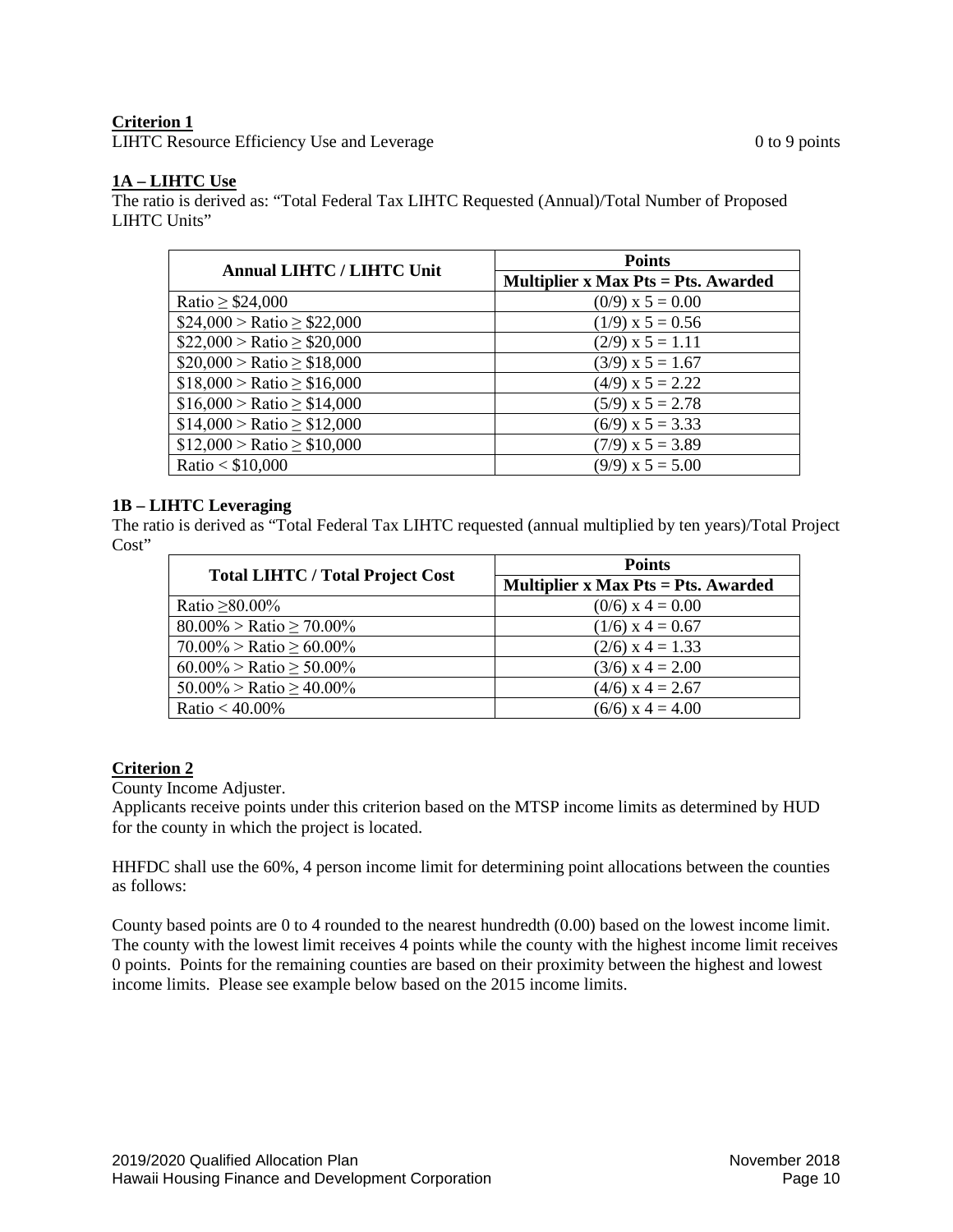|                                                                             |              | Honolulu<br>County (Oahu) |        | Hawaii County |        | Kauai County |        | Maui County |        |
|-----------------------------------------------------------------------------|--------------|---------------------------|--------|---------------|--------|--------------|--------|-------------|--------|
| 2015 MTSP Income Limit                                                      |              | \$                        | 57,480 | \$            | 40,920 | \$           | 51,780 | \$          | 46,020 |
| Lowest Income Limit                                                         | \$40,920.00  |                           |        |               |        |              |        |             |        |
| Project's Difference from Lowest Ratio                                      |              |                           | 16560  |               | 0      |              | 10860  |             | 5100   |
| Range Between Lowest & Highest Ratio                                        | \$<br>16,560 |                           |        |               |        |              |        |             |        |
| Maximum Points Available                                                    | \$           |                           |        |               |        |              |        |             |        |
| Range Value Per Point                                                       | \$<br>4,140  |                           |        |               |        |              |        |             |        |
| Project Points Available<br>Deduction Based On Difference from Lowest Ratio |              |                           | 4.00   |               | 4.00   |              | 4.00   |             | 4.00   |
| (Project's Difference / Range Value Per Point)                              |              |                           | 4.00   |               | 0.00   |              | 2.62   |             | 1.23   |
| <b>Net Points Scored</b>                                                    |              |                           | 0.00   |               | 4.00   |              | 1.38   |             | 2.77   |

# **Criterion 3.**

Overall Project Feasibility.

The points awarded will be based on HHFDC's evaluation of any and all factors that could impact overall project feasibility, including, but not limited to the following factors:

Reasonableness of development costs ("RDC"). 0 to 9 points

Existing Building used for housing. Projects receive zero (0) points under RDC.

New Building projects and Existing Buildings not used for housing will be ranked and scored as follows:

- A. 9% LIHTC Projects
	- 1. Projects will receive 0 to 4.5 points (rounded to the nearest 0.00) based upon the lowest total development cost (without land) per gross building square foot, as follows:
		- a. The project with the lowest total development cost (without land) per gross building square foot will receive 4.5 points;
		- b. Other projects will receive a percentage of the 4.5 points based upon the subject project cost's percentage variation from the lowest cost, e.g., if the subject project cost is 15% higher than the project with the lowest cost, the subject project will receive 4.5 points less 15% of 4.5 points  $=$ 3.83 points;
		- c. By this formula, projects with a total cost that are twice or more times the lowest total cost will receive zero (0) points, e.g., if the subject project cost is 100% higher than the lowest cost, the subject project will receive 4.5 points less 100% of 4.5 points  $= 0$  points.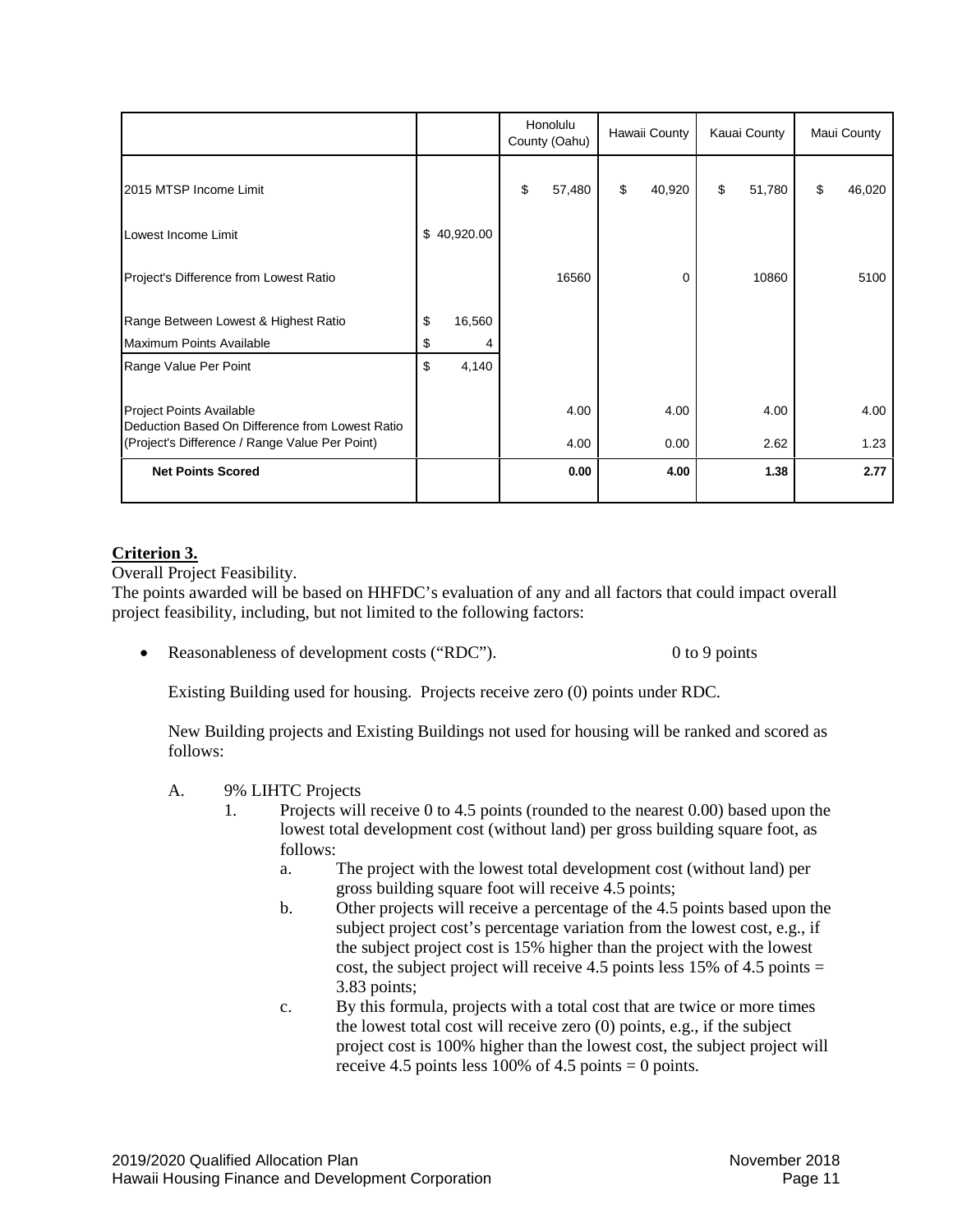- 2. Projects will receive 0 to 4.5 points (rounded to the nearest 0.00) based upon the lowest total development cost (with land) per unit, as follows:
	- a. The project with the lowest total development cost (with land) per unit will receive 4.5 points:
	- b. Other projects will receive a percentage of the 4.5 points based upon the subject project cost's percentage variation from the lowest cost, e.g., if the subject project cost is 20% higher than the project with the lowest cost, the subject project will receive 4.5 points less 20% of 4.5 points  $=$ 3.60 points;
	- c. By this formula, projects with a total cost that are twice or more times the lowest total cost will receive zero (0) points, e.g., if the subject project cost is 100% higher than the lowest cost, the subject project will receive 4.5 points less 100% of 4.5 points = 0 points.
- B. Total development costs (with, and without land, as applicable) of mixed-use projects with substantial non-residential use (including public and commercial uses) with its own non-HHFDC financing, may be evaluated without the non-residential component by proportionately reducing the total development costs based upon the gross floor area of the non-residential, and excluding the gross floor area of the non-residential use from the gross building area. For mixed income projects with a substantial number of units not being financed by LIHTC, the cost and area of these units may be discounted if the applicant can provide a clear and reasonable cost breakdown for the units not considered affordable under this program.
- Applicant's readiness to proceed with development of project. 0 to 10 points

Identification of serious issues in need of resolution for the project to proceed in a timely manner and the ability of the Development Team to resolve these issues such that the development of the Project will commence in a timely manner. (For example, lack of adequate financing sources; land use and zoning issues; or utility, water, and sewer availability.)

- A. Is the project schedule reasonable for the proposed development? Are there any unresolved development issues, e.g., are there restrictions on water or sewer availability? Are there any issues with the project budget, e.g., is the budget adequate? (2 points)
- B. Are there any discretionary approvals outstanding, e.g. 2 points will be awarded for meeting Chapter 343, HRS environmental requirements, 2 points for land use/zoning including Chapter 201H exemptions, and 2 points for other necessary discretionary approvals (6 points)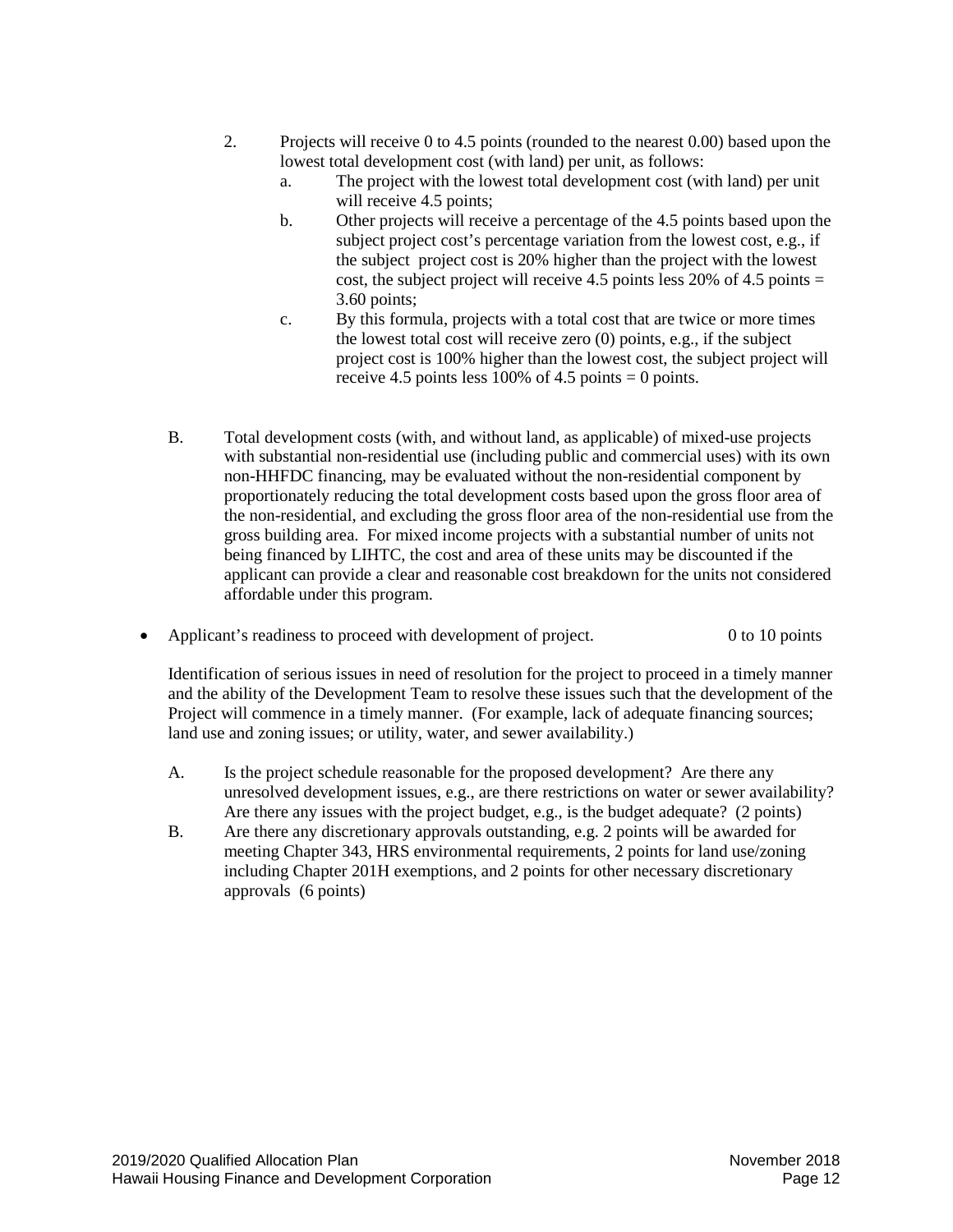- C. Are there any ministerial approvals outstanding, e.g., subdivision? Have the construction drawings been completed and under review by the approving agencies? For existing projects, have all of the necessary studies been completed, e.g., hazardous waste assessments? (2 points)
- Tenant Services and Amenities. 0 to 3 points
	- Tenant services and amenities that will enhance the livability of the project

# **Criterion 4.**

The applicant elects to limit the total Developer Fee as a percentage of the total development cost (excluding developer fee) as presented in the application. The Developer Fee includes total fees paid to the Developer, including, but is not limited to, consulting fees, project management fees, developer overhead, and developer fees. Architectural, Engineering, Accounting, and Legal fees are not included as the Developer Fee.

Developer Fee is subject to a maximum threshold cap. Please refer to Section III (B) (10) for details. Exceeding of this threshold cap results in immediate rejection of the application.

Applicants receive scores for this criterion based on the table below. Please note the different categories for New Building vs. Existing Building applications.

|                            |          | Existing Building used for Housing |          |                           | Existing Building not used for Housing |                    |                           |                       |                |
|----------------------------|----------|------------------------------------|----------|---------------------------|----------------------------------------|--------------------|---------------------------|-----------------------|----------------|
| New Building               |          | <b>Acquisition Fee</b>             |          | <b>Rehabilitation Fee</b> | <b>Acquisition Fee</b>                 |                    | <b>Rehabilitation Fee</b> |                       |                |
| Fee                        | Pts      | Fee                                | Pts      | Fee                       | <b>Pts</b>                             | Fee                | <b>Pts</b>                | Fee                   | Pts            |
| $15\% > \text{Fee} >$      | $\theta$ | $10\%$ > Fee $\geq$                | $\Omega$ | $15\% > \text{Fee} >$     | $\Omega$                               | $10\% > \text{Fe}$ | $\theta$                  | $15\% > \text{Fee} >$ | $\Omega$       |
| 13%                        |          | 7%                                 |          | 13%                       |                                        | 8%                 |                           | 13%                   |                |
| $13\% > \text{Fe}$         |          | $7\%$ > Fee $\geq$                 |          | $13\% > \text{Fe} >$      |                                        | $8\%$ > Fee $\geq$ |                           | $13\% > \text{Fee} >$ |                |
| 11%                        |          | 6%                                 |          | 11%                       |                                        | 7%                 |                           | 11%                   |                |
| $11\% > \text{Fe}$         | 2        | Fee $< 6\%$                        | 3        | $11\% > \text{Fe}$        | $\mathfrak{D}$                         | Fee $< 7\%$        | 3                         | $11\% > \text{Fee} >$ | $\mathcal{L}$  |
| 9%                         |          |                                    |          | 9%                        |                                        |                    |                           | 9%                    |                |
| $9\% > \text{Fee} \ge 7\%$ | 3        |                                    |          | $9\% > \text{Fee} >$      | $\mathcal{R}$                          |                    |                           | Fee $<$ 9%            | $\overline{4}$ |
|                            |          |                                    |          | 7%                        |                                        |                    |                           |                       |                |
| $7\% > \text{Fee} \ge 6\%$ | 5        |                                    |          | Fee $< 7\%$               | 4                                      |                    |                           |                       |                |
| Fee $< 6\%$                | 7        |                                    |          |                           |                                        |                    |                           |                       |                |

## 9% LIHTC Applicants: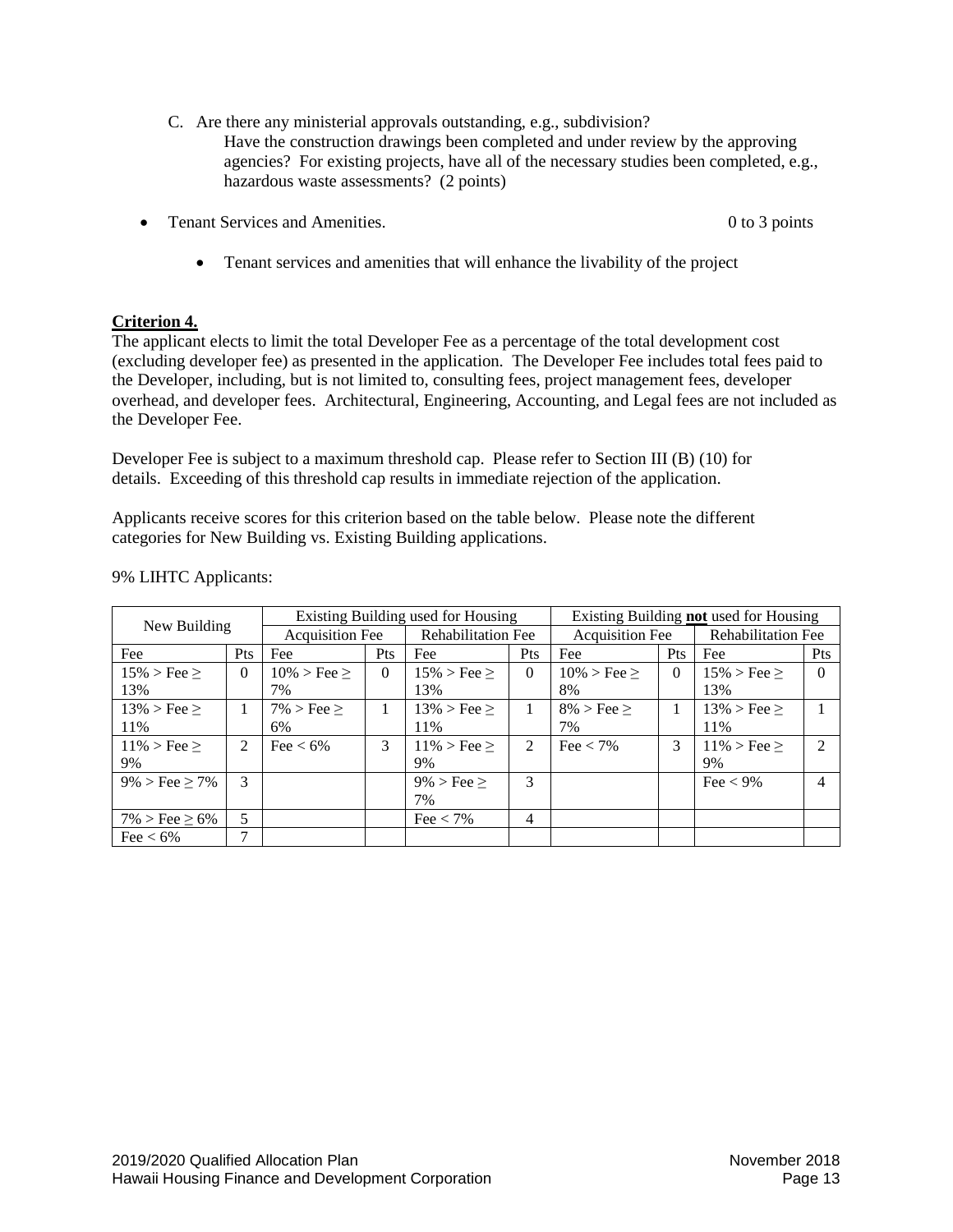# **Criterion 5.**

Project will be receiving, for the first time, project-based rental assistance subsidies which would result in eligible tenants paying approximately 30% of their gross monthly income towards rent. Eligible programs shall include, but not be limited to, the Rural Development 515 Loan Program and HUD Section 8 project-based Rental Assistance Program.

| If the answer to the question is NO  | 0 points are awarded                   |
|--------------------------------------|----------------------------------------|
| If the answer to the question is YES | 1 to 7 points are awarded <sup>*</sup> |

\* If all the units in the project have project based subsidies then 7 points is awarded, if only a portion of a project has project based subsidies, then the scoring will be adjusted based upon the percentage of units subsidized. The percentage is derived as "Number of Subsidized Units / LIHTC and non-LIHTC subsidized units," provided they are developed simultaneously.

# **Criterion 6.**

State/Local government support. The project will be receiving a permanent below market loan or grant from a State or local governmental agency other than HHFDC or a lease from a government agency (including HHFDC).

The project has received a commitment for a permanent below market loan, or grant, or a commitment of less than 10% of the total development cost. A copy of a commitment letter, government action or contractual agreement must be included in the application. 3 points 3 points

The project has received a commitment for a permanent below market loan, or grant, or a commitment of greater than 10% of the total development cost. A copy of a commitment letter, government action or contractual agreement must be included in the application. 6 points of the contract of the contract of the contract of the contract of the contract of the contract of the contract of the contract of the contract of the contract of the contract of the contract of the c

The project has received a lease from a government agency (including HHFDC). Applicants will receive a percentage of the 3 points based upon the ratio of the square footage of the leased land to the total square footage of the project site. For example, if the square footage of the leased land is 50% of the total square footage of the project site, the applicant will receive 1.5 points. Up to 3 points

## **The highest award possible is 6 points.**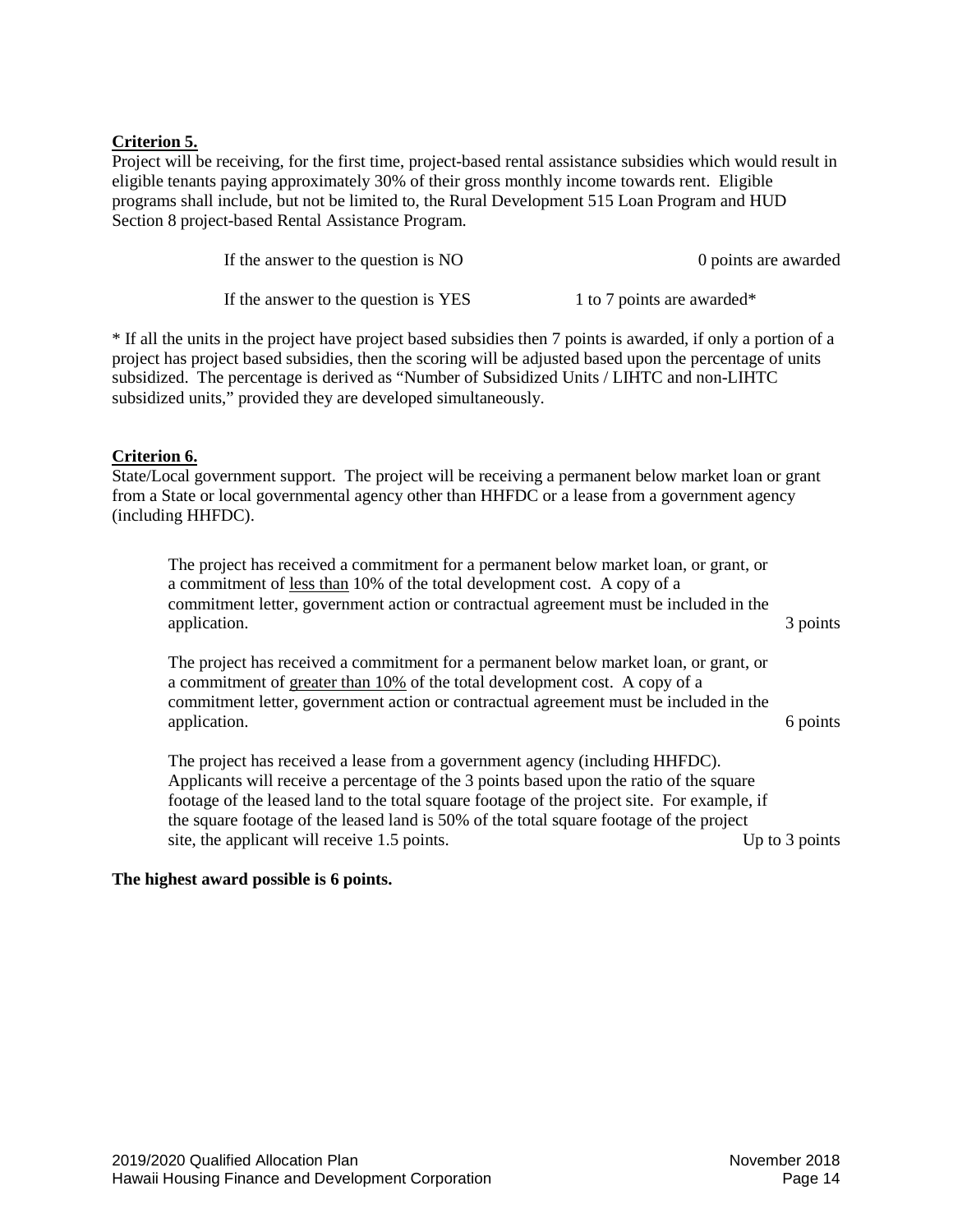## **Criterion 7.**

Projects which promote smart growth, energy, and water conservation, operational savings and sustainable building practices in affordable housing design may be awarded up to 4 points as follows:

## **Projects can score points in only one category. If an applicant attempts to elect more than one category, the project shall not receive any points in this criterion.**

Applicants must submit a certification from the architect confirming that the Project can meet the required building standards for the category selected below (refer to exhibit list of the Consolidated Application). For example, if an applicant selects LEED Gold, the architect must certify that the Project can meet the LEED Gold standard. **If the certification is missing or if the architect's certification does not reconcile with the applicant's election, the Project shall not receive any points in this criterion.**

| <b>EPA Energy Star</b> | Enterprise Green   USGBC LEED |                  | <b>National Green</b> | No. Points |
|------------------------|-------------------------------|------------------|-----------------------|------------|
| v.3                    | Communities                   | for Homes $- v4$ | <b>Building</b>       |            |
|                        |                               | HD&C             | Standard              |            |
|                        |                               |                  | (NAHB)                |            |
| X                      | Certified                     | Certified        | <b>Bronze</b>         |            |
|                        |                               | Silver           | Silver                |            |
|                        |                               | Gold             | Gold                  |            |
|                        |                               | Platinum         | Emerald               |            |

[http://www.energystar.gov/index.cfm?c=new\\_homes.hm\\_index](http://www.energystar.gov/index.cfm?c=new_homes.hm_index)

<http://www.enterprisecommunity.com/solutions-and-innovation/enterprise-green-communities>

<http://greenhomeguide.com/program/leed-for-homes>

<http://www.nahbgreen.org/NGBS/default.aspx>

Upon completion of the project, certification from the appropriate regulating entity for the green building standard elected in the Project's consolidated application and scored upon by HHFDC. Alternatively, if the Project has followed through with green building design and construction but has not been certified or commissioned by a third party, submit a certification from the Project architect confirming that the Project has met the standard selected. Failure to provide the certification may result in forfeiture of the good faith deposit.

# **Criterion 8.**

Project location and market demand. 0 to 6 points of the matrix of the matrix of the matrix of the matrix of the matrix of the matrix of the matrix of the matrix of the matrix of the matrix of the matrix of the matrix of t

The points awarded will be based on HHFDC's evaluation of factors such as, but not limited to:

• Project is located in a county's urban core/district (preference) versus rural district and is accessible to employment opportunities and shopping; and recreational, medical and educational facilities are located in the immediate vicinity of the project site.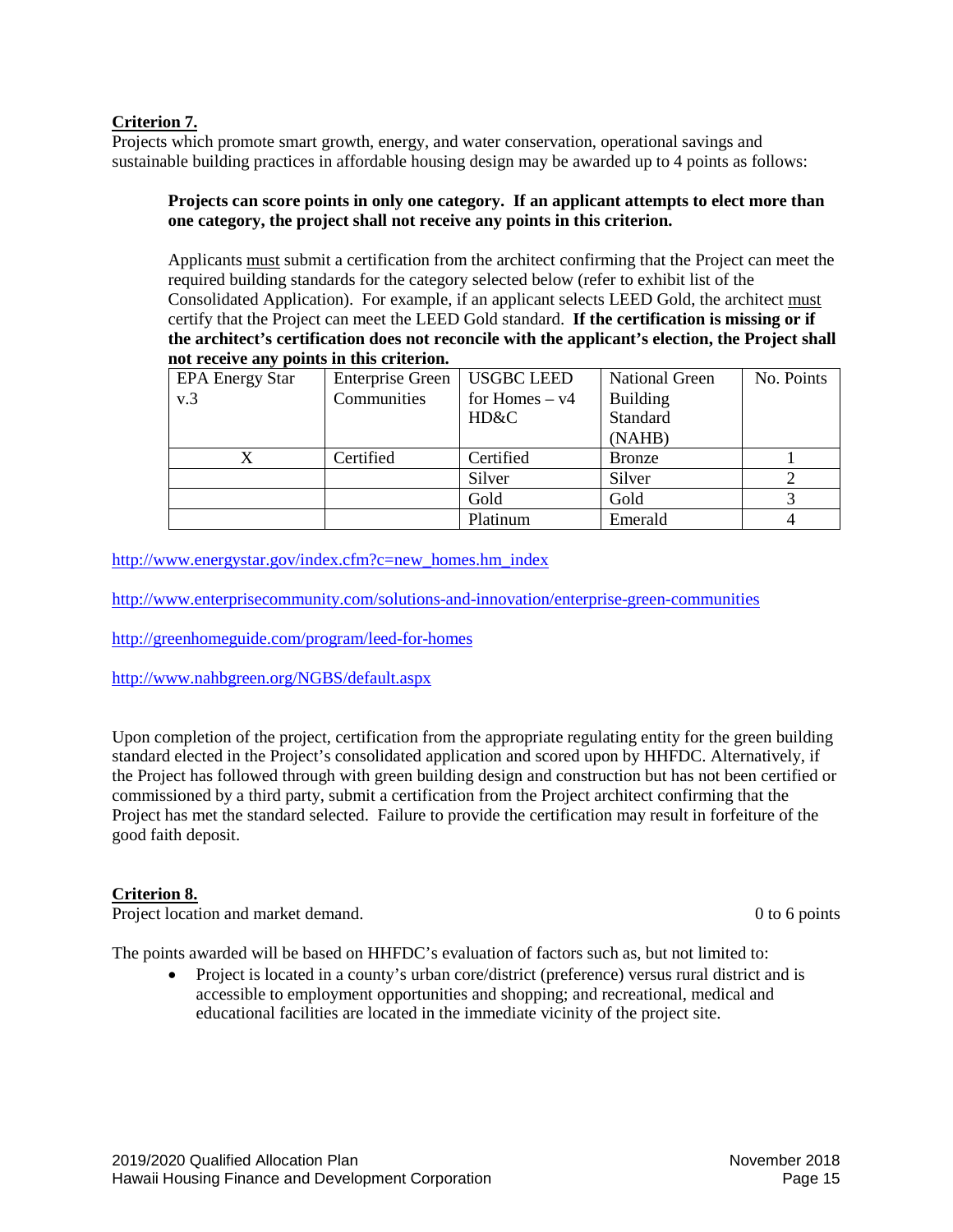| Located in a County's urban core                                                                                                | 4 points |
|---------------------------------------------------------------------------------------------------------------------------------|----------|
| Located in an urbanized area                                                                                                    | 3 points |
| Located in a master planned community                                                                                           | 2 points |
| Located in a rural district in proximity to employment                                                                          | 1 point  |
| opportunities and medical and educational facilities                                                                            |          |
|                                                                                                                                 |          |
| Project may earn two additional points for availability of a                                                                    | 2 points |
| mass transit station/stop within 1/2 mile. For Oahu, the term<br>"mass transit" is exclusive to rail. For the neighbor islands, |          |
| the term "mass transit" is not exclusive to rail.                                                                               |          |
|                                                                                                                                 |          |

## **Criterion 9.**

Developer and Property Management Experience. 0 to 7 points

Applicants receive scores for this criterion based on the following:

1. Number of LIHTC Placed In Service by the Project Owner (General Partner/Managing Member/Developer);

| <b>Projects Placed in Service</b> | Points |
|-----------------------------------|--------|
| None                              |        |
|                                   |        |
|                                   |        |

2. Number of LIHTC Placed In Service in Hawaii by the Project Owner (General Partner/Managing Member/Developer);

| Projects Placed in Service | Points |
|----------------------------|--------|
| None                       |        |
|                            |        |
|                            |        |

3. Number of LIHTC projects managed by the Management Agent;

| <b>Projects Managed</b> | Points |
|-------------------------|--------|
| None                    |        |
|                         |        |
|                         |        |

4. Number of LIHTC project located in the State of Hawaii managed by the management Agent:;

| <b>Projects Managed</b> | Points |
|-------------------------|--------|
| None                    |        |
|                         |        |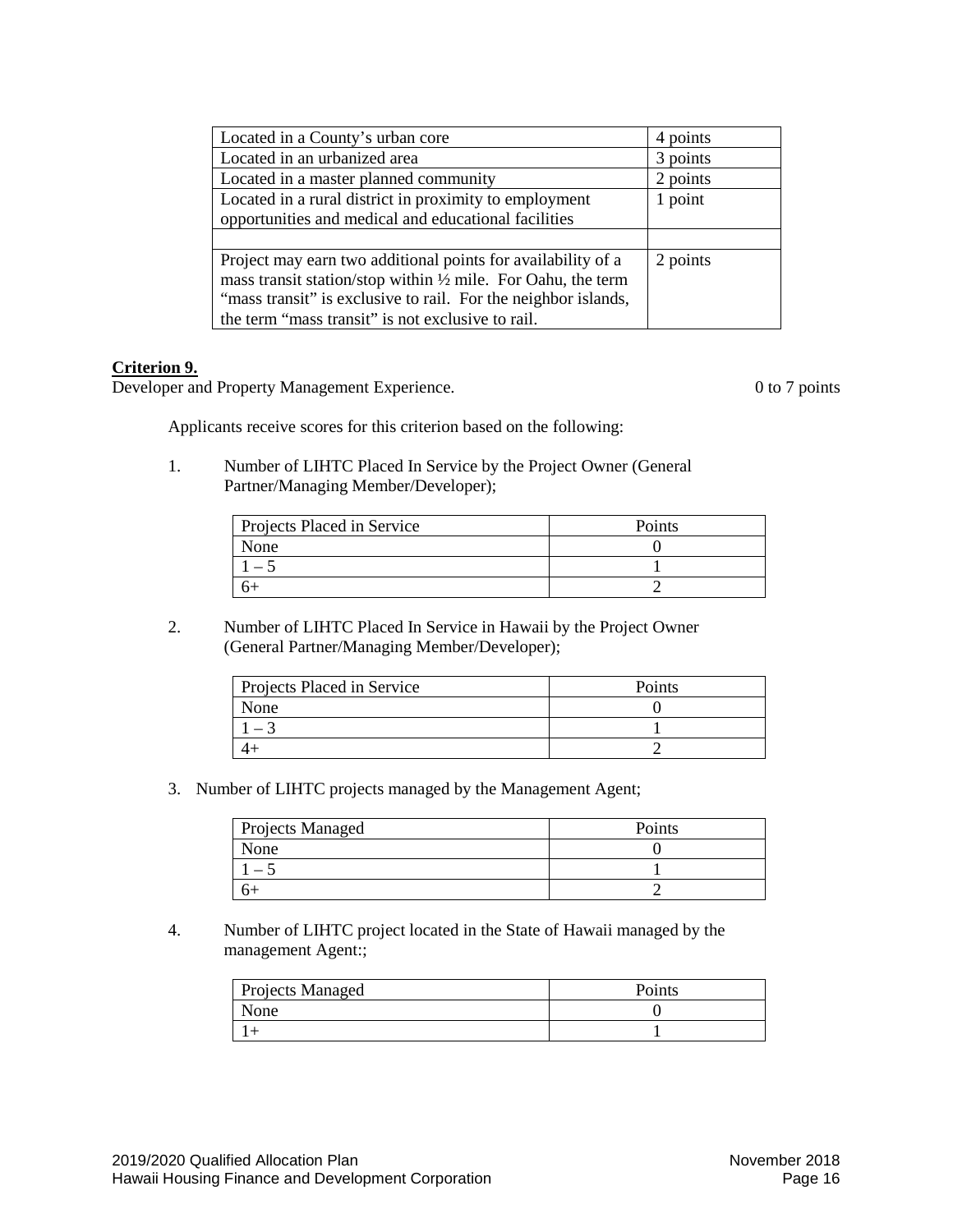# **Criterion 10.**

Applicants electing to commit to an additional use period beyond the initial 15-year LIHTC compliance period (collectively the Extended Use Period) will be awarded points based on the table below. The election will be recorded in the Restrictive Covenant Document.

Points will be awarded based on the following:

| <b>Total Extended Use Period (Total Length of</b><br><b>Affordability Commitment):</b> | <b>Points</b> |
|----------------------------------------------------------------------------------------|---------------|
| 61 years or more                                                                       | 7 points      |
| 55 to 60 years                                                                         | 4 points      |
| 50 to 54 years                                                                         | 3 points      |
| 45 to 49 years                                                                         | 2 points      |
| 40 to 44 years                                                                         | 1 point       |
| Less than 40 years                                                                     | 0 points      |

# **Criterion 11.**

An Applicant will receive up to 2 points if it elects to provide affordable housing that provide larger units which are available to individuals with children or large families.

Projects providing units that are

2-bedrooms or larger for at least 20% of all low-income units may earn 1 to 2 points according to the following schedule:

| 20% to 39% of the total units  | 1 point  |
|--------------------------------|----------|
| 40% or more of the total units | 2 points |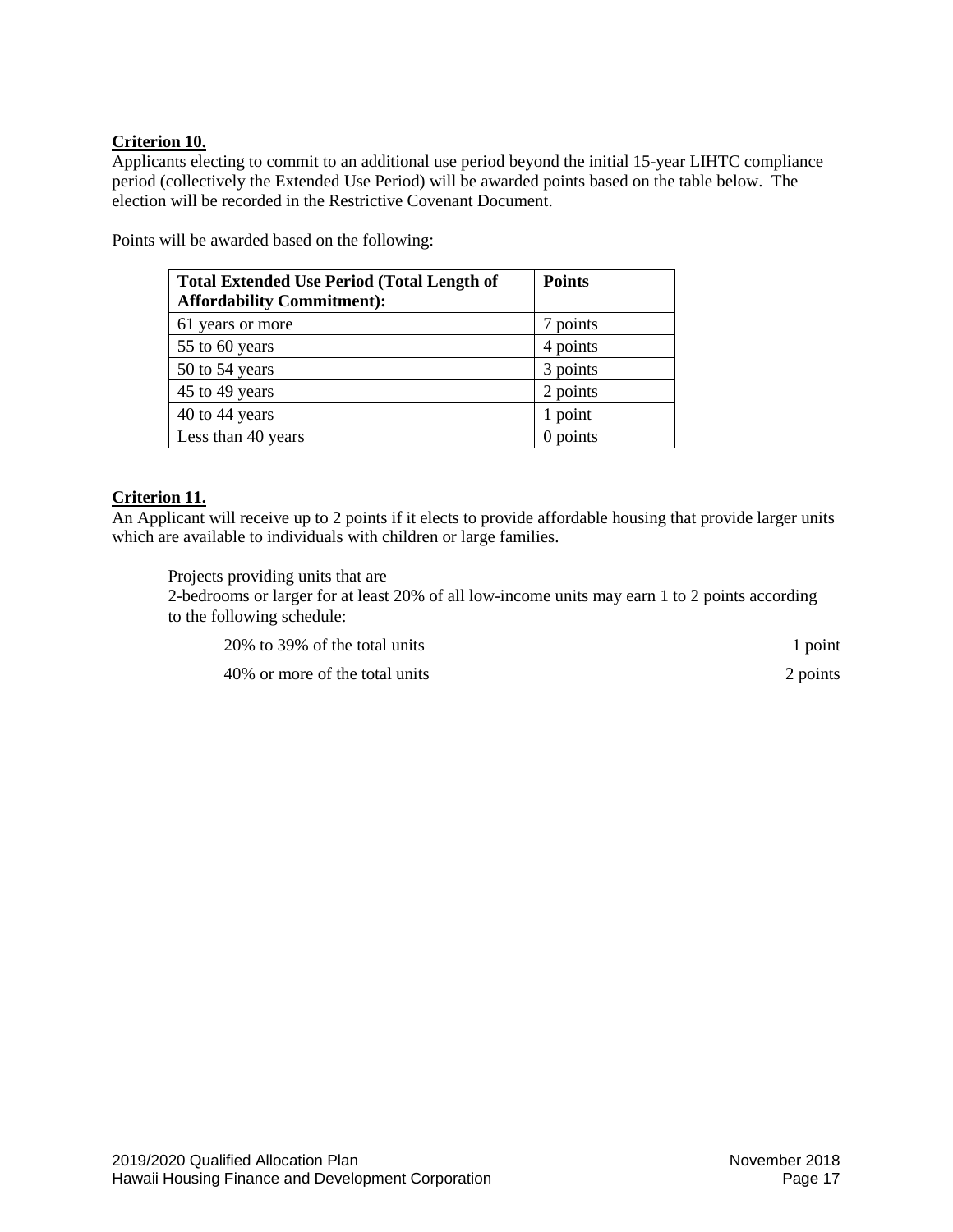# **Criterion 12.**

Project will provide housing for tenant populations with special housing needs.

For the purpose of this Qualified Allocation Plan, "special housing needs" mean persons for whom social problems, age or physical or mental disabilities impair their ability to live independently, and for whom such ability can be improved by more suitable housing conditions. Persons with special housing needs may include persons with physical or mental disabilities or persons who are homeless.

Projects may receive up to 2 points for the criterion if it commits to provide services that will enhance the livability of the project for tenant populations with special housing needs. The amount of points awarded is based on the quantity and quality of services provided and the status of commitment. The maximum 2 points will be awarded only to applicants that have an executed commitment to serve this project by a third party service provider or if applicant or owner is an experienced provider of the proposed services.

All such services shall be optional to the tenant and shall be provided at no additional cost to the tenant.

Projects must substantiate the feasibility of providing these services throughout the compliance period as part of its application. The owner shall certify the feasibility of the services provided in the application accompanied by supporting documentation during the compliance period.

## **Market Study must include an analysis of market demand for tenants with special housing needs.**

**Projects that commit to provide housing for tenants populations with special housing needs will be required to have those units occupied by the special housing needs tenants. The Declaration of Restrictive Covenants for Low Income Housing Credits will restrict the occupancy of the units to the special housing needs tenants for the duration of the committed affordability period. For example, if a projects commits 10 of the 60 LIHTC units for special housing needs tenants, those units shall be occupied at all times by a special housing needs tenant. The unit shall remain vacant until a special housing needs tenant occupies the unit regardless of whether there is a waitlist for the project for the other remaining units.**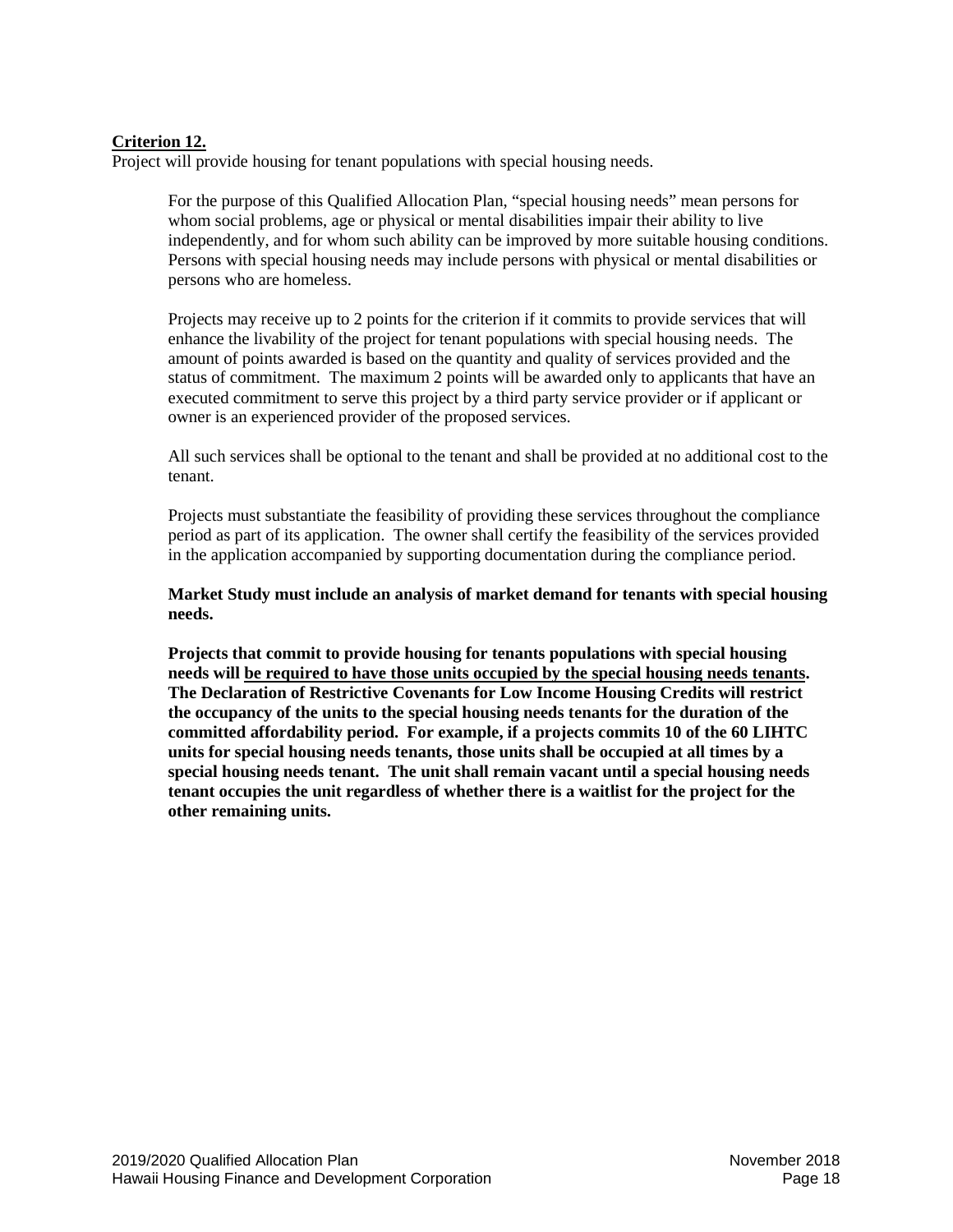# **Criterion 13.**

Applicants receive points by providing a preference to lower income tenants in accordance with the table below. Projects may score multiple times under the Percent of Income Targeted Units" category (i.e. electing 80% of LIHTC units at 50% AMGI and 20% of LIHTC units at 30% AMGI for 10 points). However, projects may only score once under a specific "Area Median Income" category (i.e. if 70% of LIHTC units at 50% AMGI is elected, the project cannot elect 30% of LIHTC at 50% AMGI to account for 100% of LIHTC units). The highest award possible is 10 points.

|                   |     | Percent of Area<br>Median Income |      |     |     |
|-------------------|-----|----------------------------------|------|-----|-----|
| Version C-4       |     | 60%                              | 50%  | 40% | 30% |
|                   | 80% | 6.25                             | 7.75 | 9   | 10  |
| Total             | 70% | 5.25                             | 6.75 | 8   | 9   |
| S+                | 60% | 4.25                             | 5.75 | 7   | 8   |
| Units<br>Units    | 50% | 3.25                             | 4.75 | 6   |     |
| <b>UHTC</b>       | 40% | 2.25                             | 3.75 | 5   | 6   |
| Percent of Income | 30% | 1.25                             | 2.75 | 4   | 5   |
| Targeted          | 20% | 0.25                             | 1.75 | 3   | 4   |
|                   | 10% |                                  | 0.75 | 2   | 3   |

Please see example scoring under this criterion below:

|              |                                                    | 60%  | 50%  | 40% | 30% |        |
|--------------|----------------------------------------------------|------|------|-----|-----|--------|
|              | Project                                            | AMI  | AMI  | AMI | AMI | Points |
| Alpha        |                                                    | 100% |      |     |     | 6.25   |
| <b>Bravo</b> |                                                    |      | 100% |     |     | 7.75   |
| Charlie      |                                                    | 50%  | 50%  |     |     | 8.00   |
| Delta        | Units                                              | 50%  |      | 50% |     | 9.25   |
| Echo         | Targeted Units to Total LIHTC<br>Percent of Income | 50%  | 30%  | 10% | 10% | 10.00  |
| Foxtrot      |                                                    | 80%  | 20%  |     |     | 8.00   |
| Golf         |                                                    | 80%  | 10%  |     | 10% | 10.00  |

The income restrictions shall be included as part of the declaration of land use restrictive covenants based on unit count.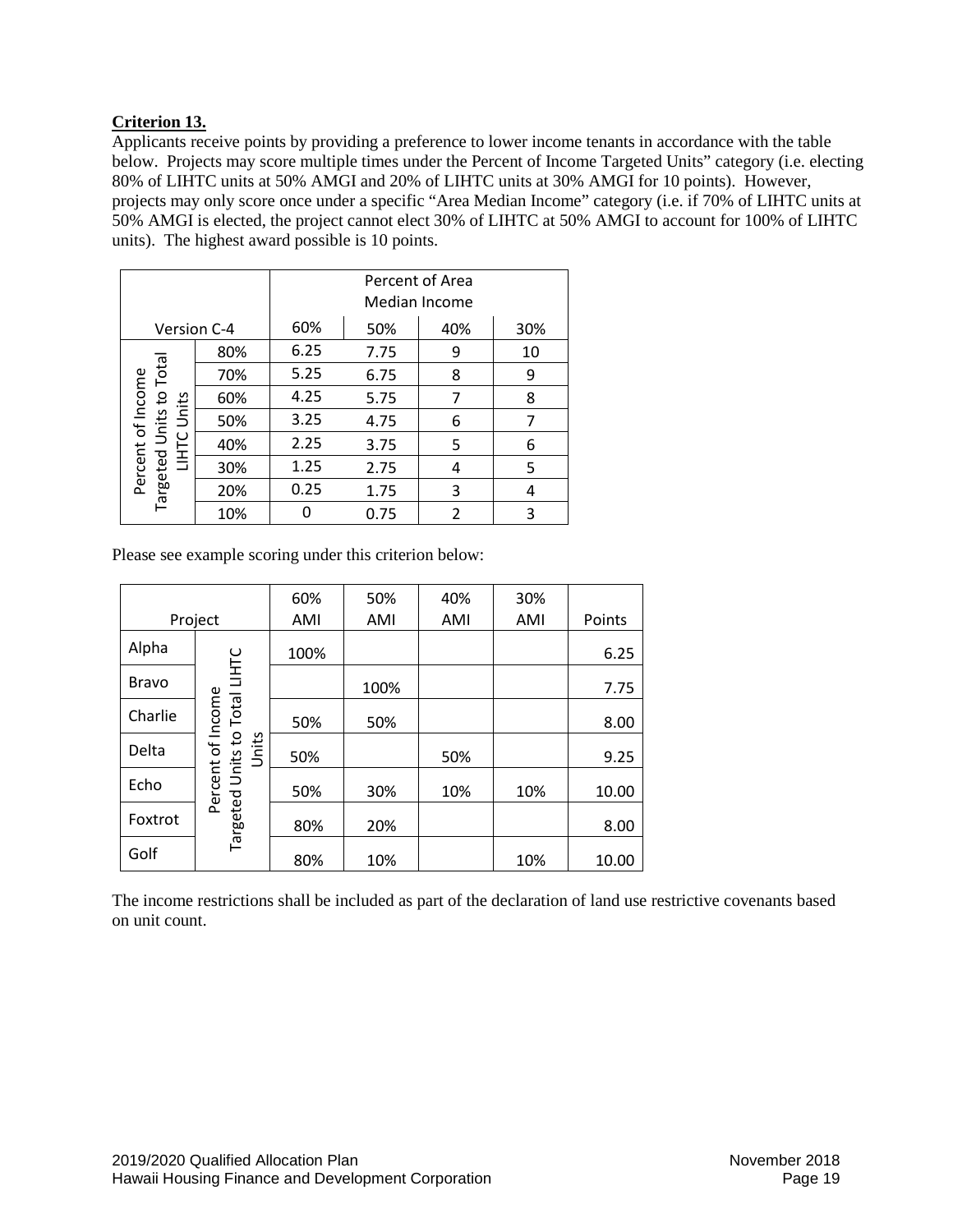## **Criterion 14.**

Project involves a Qualified Non-Profit Organization as defined in Section 42 IRC. The Qualified Non-Profit Organization is to own an interest in the project (directly or through a partnership) and materially participate (within the meaning of Section 469(h) IRC) in the development and operation of the project throughout the Extended Use Period.

In addition, HHFDC requires the following for the project to score points in Criterion 14:

- 1. Submission of the Articles of Incorporation of the Qualified Non-Profit **Organization**
- 2. Copy of a current  $501(c)(3)$  IRS Tax Exemption Letter for the Qualified Non-Profit Organization
- 3. Most recent Treasury Form 990 with all supporting documentation, as filed with the IRS
- 4. The Qualified Non-Profit Organization is required to have a physical office in the State of Hawaii
- 5. Submission of a valid Certificate of Vendor Compliance for the Qualified Non-Profit Organization indicating the entity is "compliant" or "exempt".
- 6. One of the exempt purposes of the Qualified Non-Profit Organization includes fostering low-income housing as indicated by Section 42 IRC.

## **9% LIHTC Applicants**

The project will elect to receive an allocation from the non-profit set-aside. The owner must comply with the requirement of the non-profit set-aside during the extended use period. There is a Qualified Non-Profit Organization that will have an interest in and material participation in the project throughout the extended use period 3 points

## **Criterion 15.**

Project is offering tenants an opportunity for home ownership. The applicant will offer tenants a right of first refusal to acquire the property in accordance with Section  $42(i)(7)$  of the Code. To receive consideration for the criterion, the applicant must provide a feasibility analysis addressing the tenant's ability to purchase the project. The applicant must also provide a plan discussing how the project will offer the units for homeownership to tenants.

| If the answer to the question is NO  | 0 points |
|--------------------------------------|----------|
| If the answer to the question in YES | 1 point  |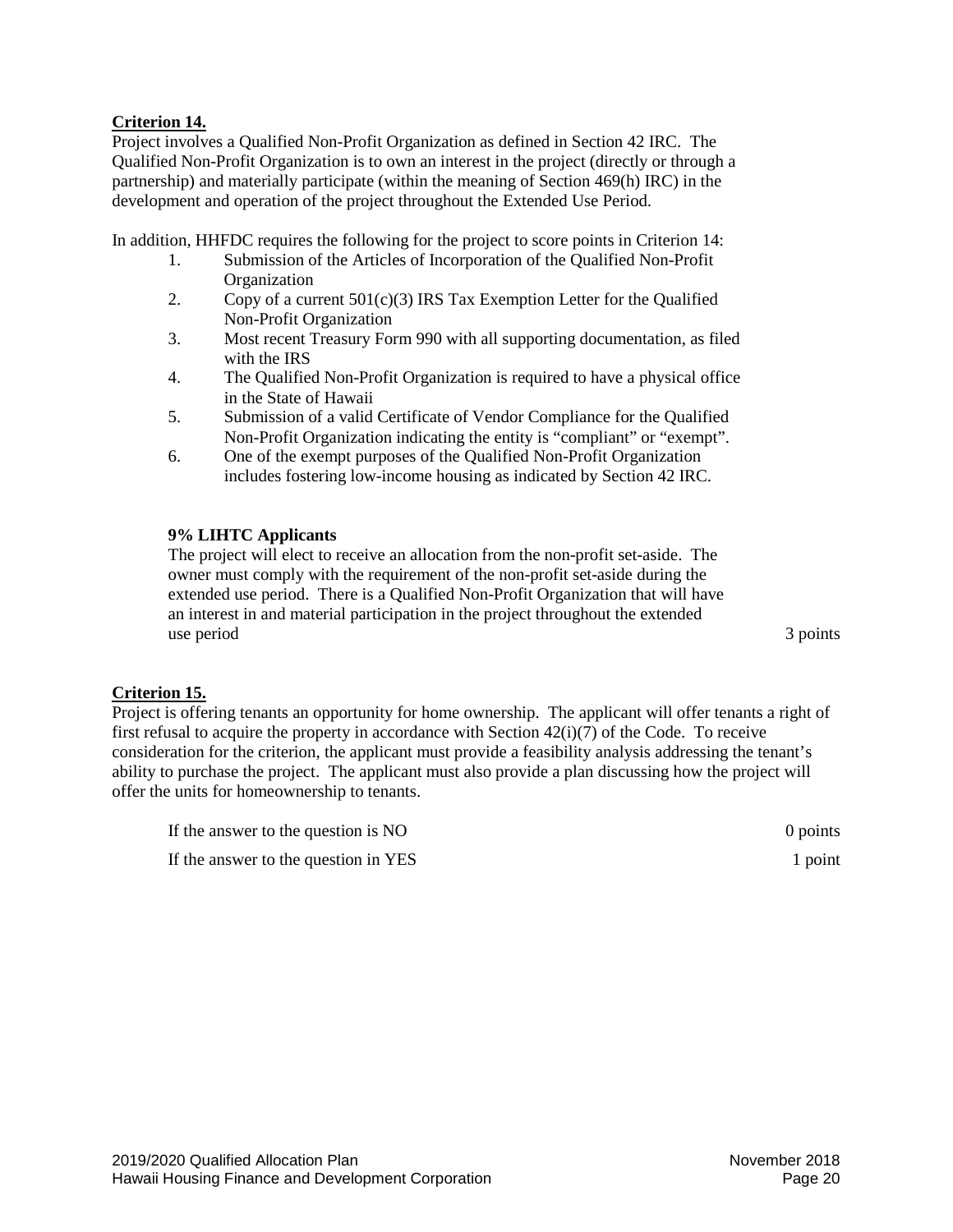## **Criterion 16.**

Project is located in a Qualified Census Tract. The project will redevelop existing housing which contributes to a concerted community revitalization plan as determined by HHFDC. For example: site is located in an Enterprise Community, Empowerment Zone, or part of a County redevelopment plan.

| If the answer to the question is NO  | 0 points |
|--------------------------------------|----------|
| If the answer to the question in YES | 2 points |

To receive consideration for this criteria, applicant must provide an explanation on how this project is in compliance with such plan and its benefit to the overall community. The applicant must provide a letter of interest or a binding agreement with the government agency administering the community revitalization plan.

# **Criterion 17.**

Historic Nature. The project will preserve the historic nature of an existing building. Preservation of building(s) on a national or state historic registry will receive 1 point.

| If the answer to the question is NO  | 0 points |
|--------------------------------------|----------|
| If the answer to the question in YES | 1 point  |

# **Criterion 18.**

Waiver of Qualified Contract 20 points 20 points 20 points

Applicants that elect to waive the right to exercise a request for a qualified contract pursuant to Section  $42(h)(6)(E)(i)(II)$  of the IRC will be awarded 20 points.

## <span id="page-20-0"></span>**IV. Rights of the HHFDC**

**The HHFDC reserves the right to disapprove any application or project for any LIHTC reservation or allocation, regardless of ranking under the criteria and point system as contained in section III of this allocation plan. The executive director or his/her designated representative shall have the authority to defer consideration of any application if, in his/her sole discretion, such deferral is deemed in the best interest of meeting housing needs.**

**The HHFDC reserves the right, in its sole discretion, to (i) hold back a portion of the annual state and federal housing credit ceiling for use during later reservation cycles, (ii) carry over a portion of the current year's housing credit ceiling for allocation to a project which has not yet been placed in service, and (iii) under certain conditions, issue a forward commitment for up to 25% of the next year's housing credit ceiling.**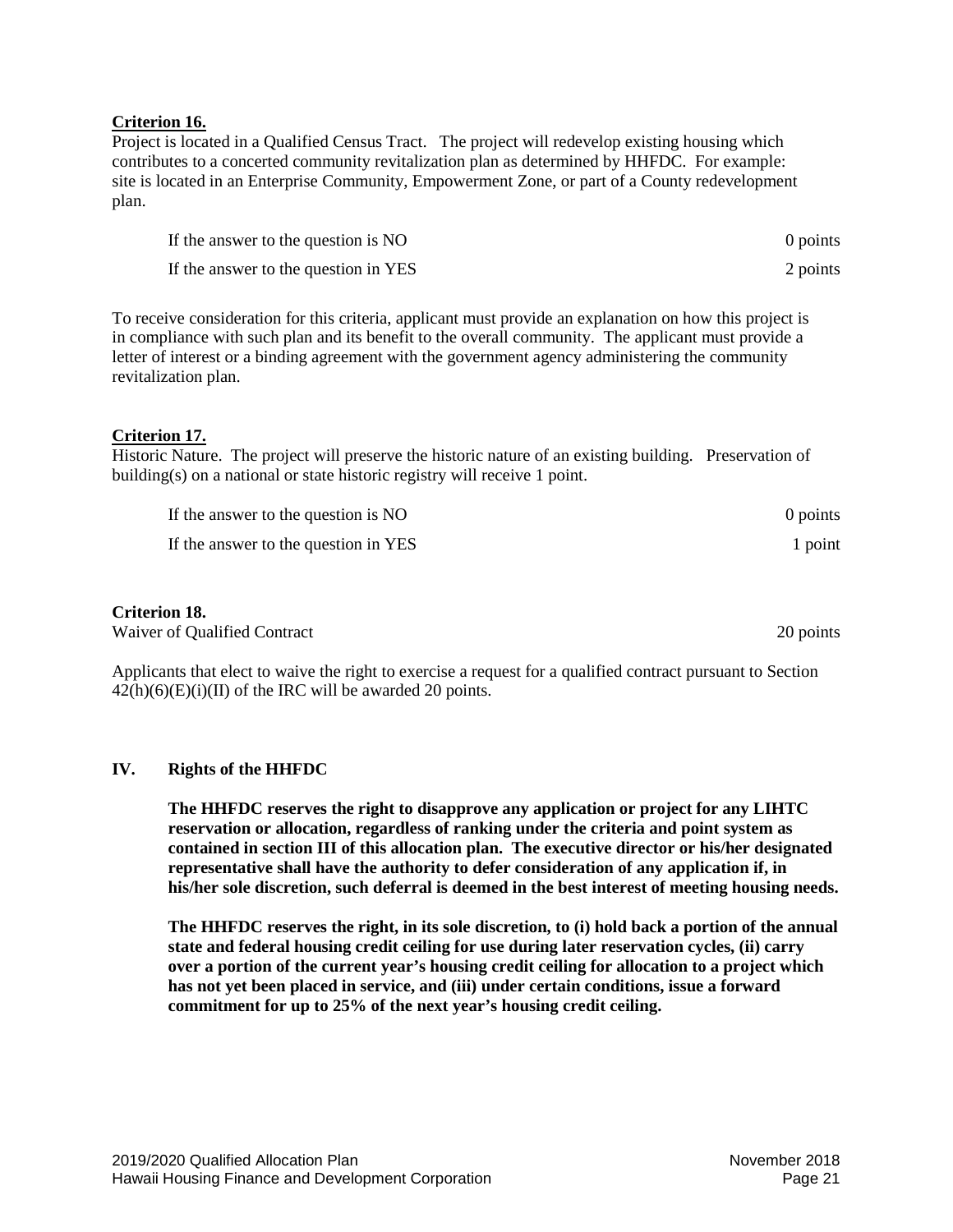**The HHFDC is required under Section 42 of the IRC to allocate only the minimum amount of LIHTC required to make a project feasible. The determination of the amount of LIHTC to be reserved or allocated to a project shall be made solely at the discretion of the HHFDC. The HHFDC may, at the time of issuance of the IRS Form(s) 8609 for the project, decrease the amount of LIHTC allocated to a project based on the actual cost and financing of the project.**

## **Compliance with Commitments and Representations:**

- 1. Projects and Applicants receiving an award of LIHTC are required to comply with their commitments and representations made under the (i) Consolidated Application and (ii) Qualified Allocation Plan.
- 2. HHFDC shall verify compliance of the Project and Applicant during its review of the Form 8609 request. The review shall include, but is not limited to, the following:
	- a. Compliance with Contractor Profit and Developer Fee Limitations determined via the audited cost certification.
	- b. Completion of project improvements in accordance with plans and specifications determined via architect certification.
	- c. Compliance with Green Building and Energy Efficiency commitments determined via architect certification or certificate issuance by the appropriate regulating body.
	- d. Please refer to the request of IRS Form 8609 Issuance for additional information.
- 3. The failure of the Project and Applicant to meet the commitments and representations shall result in the following:
	- a. Forfeiture of the entire 10% Good Faith Deposit collected during acceptance of the LIHTC Carryover Allocation or Reservation.

**The HHFDC in no way represents or warrants to any interested party which may include, but is not limited to, any developer, project owner, investor or lender that the project is, in fact, feasible or viable.**

**No member, officer, agent, or employee shall be personally liable concerning any matters arising out of, or in relation to, the reservation or allocation of the LIHTC.**

## <span id="page-21-0"></span>**V. Fees**

The following fees are associated with the LIHTC program. The HHFDC reserves the right to adjust the fees due to changing circumstances annually each January 1. All fees shall be paid via Cashier's Check and made payable to the Hawaii Housing Finance and Development Corporation.

## **Application Fee**

An Application Fee of \$1,500 per application shall be payable to the HHFDC at the time of submission of the application. The fee shall be the same for all applicants.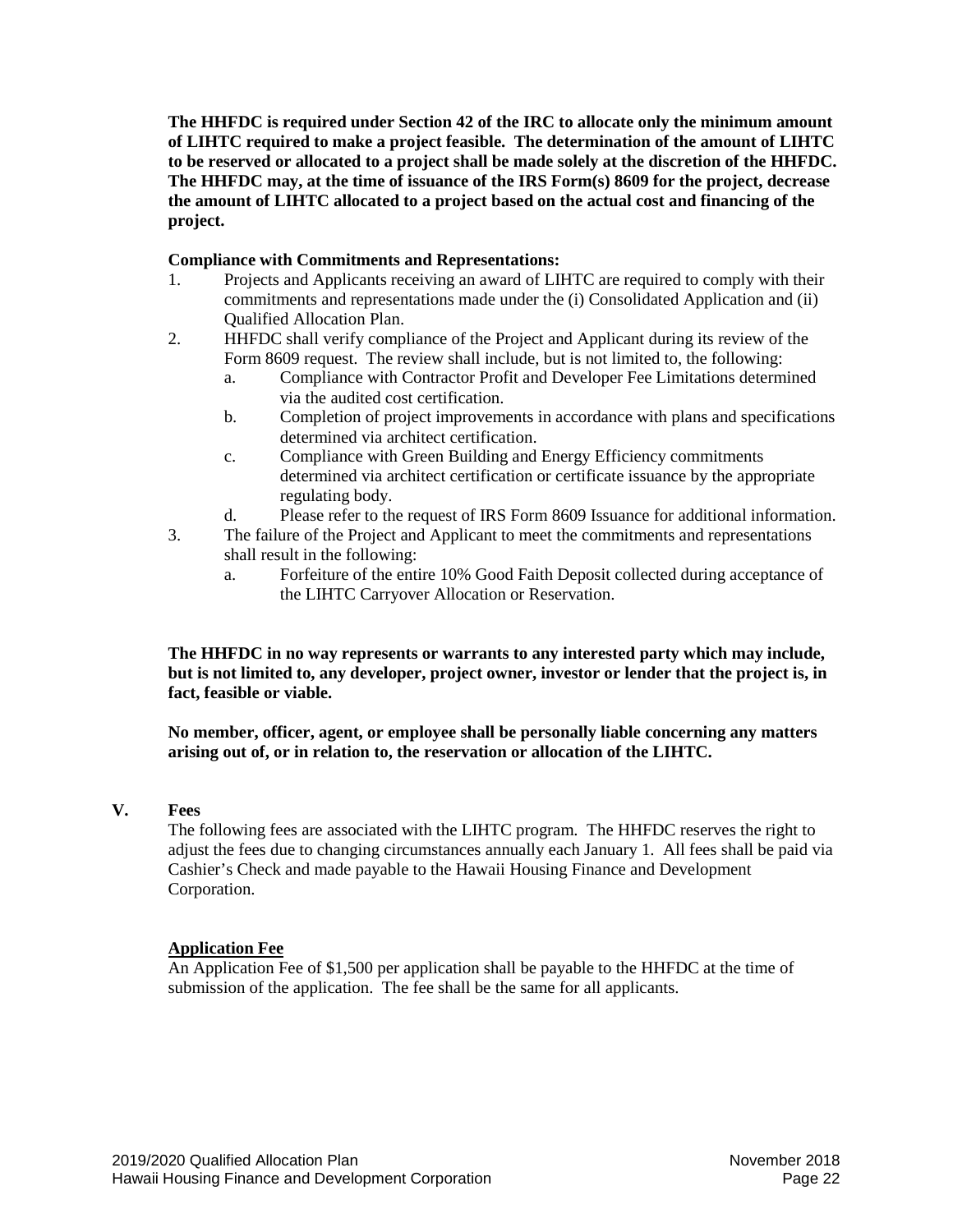## **Good Faith Deposit**

A good faith deposit of ten percent (10%) of the first year's federal LIHTC reservation shall be payable at the time the executed binding agreement is submitted to the HHFDC. Upon allocation and issuance of the IRS Form 8609, sixty percent (60%) of the good faith deposit shall be retained by the HHFDC as an administrative fee. The remainder of the good faith deposit may be refunded to the applicant. Failure by Owner to meet any of the elections made in the scoring criteria at the time of application will result in the retention of the entire good faith deposit by the HHFDC. Any said failure shall be determined by HHFDC in its sole discretion.

## **Compliance Monitoring Fee**

Please refer to Section VI. Compliance Monitoring Plan for more details regarding the Compliance Monitoring Fee.

## **Qualified Contract Processing Fee**

Qualified Contract Fee of \$150 per unit for all units.

## <span id="page-22-0"></span>**VI. Compliance Monitoring Plan**

## <span id="page-22-1"></span>**A. Summary**

The HHFDC shall monitor compliance with all applicable Federal and State Program requirements for the period a project is committed to providing low-income rental units. The HHFDC will require that all qualified tenants of a project be certified upon occupancy and be re-certified annually to ensure compliance. Projects shall be required to maintain copies of the income certification for each tenant on forms approved or provided by the HHFDC. Projects will also be required to maintain records regarding number of rental units (including number of bedrooms and size of square footage of each bedroom); percentage of rental units that are low-income units; rent charged on each rental unit including utility allowances; documentation regarding vacancies in the building; eligible and qualified basis of the building at the end of the first year of the credit period, and at the end of each year until required set-asides are met; and character and use of the nonresidential portion of the building that is included in the building's eligible basis, all in accordance with the rules published by the Internal Revenue Service (IRS). The HHFDC may perform an audit annually but, at a minimum, once every three years, and shall have access to all books and records upon notice to the project owner. Annually, owners of LIHTC projects will be required to certify to HHFDC that for the previous year, the minimum set-aside requirement was met; there was no change in the applicable fraction, or an explanation if there was a change; appropriate income certifications and documentation have been received for each low-income tenant; each low-income unit was rent-restricted in accordance with Section 42 IRC; all units were for use by the general public and used on a non-transient basis (except for transitional housing for the homeless as provided for in Section 42 IRC); each building was suitable for occupancy, taking into account local health, safety and building codes; there was no change in the eligible basis in the project, or an explanation if there was a change; all tenant facilities included in the eligible basis were provided on a comparable basis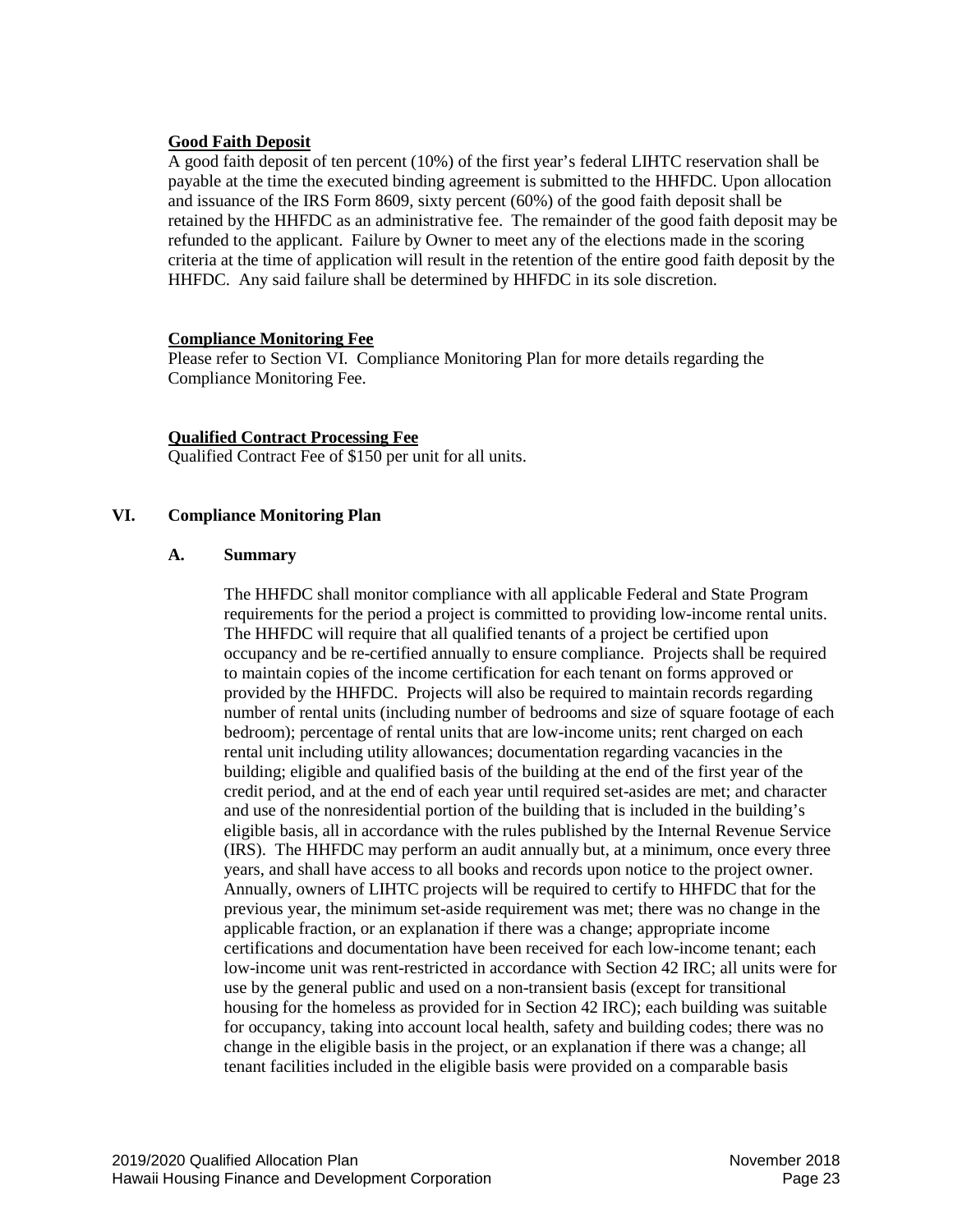without charge; rentals of vacancies were done in accordance with Section 42 IRC; rentals of units were done in accordance with Section 42 IRC if any tenant's income increased above the limit allowed by Section 42 IRC; and a Restrictive Covenant document was in effect for the project, for those buildings receiving credits after 1989, all in accordance with the rules published by the IRS.

If the HHFDC becomes aware of non-compliance, the IRS shall be notified in accordance with the rules published by the IRS.

Please consult with your tax attorney and/or LIHTC consultant regarding Internal Revenue Code regulations. Owners are responsible for keeping abreast of current Program requirements.

The guidelines outlined below pertain to projects allocated Federal and State LIHTC in the State of Hawaii.

## <span id="page-23-0"></span>**B. Compliance**

## **Owner/Manager Training**

Owners, managing agents, and on-site managers should attend or document that they have recently attended training on management and compliance prior to leasing any units, but no later than receipt of IRS Form 8609, which certifies an allocation of LIHTC. Training may be required following significant or repeated noncompliance events. At minimum, such training should cover key compliance terms, qualified basis rules, determination of rents, tenant eligibility, file documentation, next available unit procedures and unit vacancy rules, agency reporting requirements, record retention requirements, and site visits.

## **Set Aside**

The project must comply with the low-income set-aside requirements of Section 42 IRC as chosen by the owner at the time of receiving the credits. The minimum requirements are either:

- 1. 20 percent or more of the units in the project are occupied by tenants having a household income of 50 percent or less of the area median gross income (the "20-50 requirement"), or
- 2. 40 percent or more of the units in the project are occupied by tenants having a household income of 60 percent or less of the area median gross income (the "40-60 requirement").

Tenant income is calculated in a manner consistent with the determination of annual income under Section 8 of the United States Housing Act of 1937, as directed by the Internal Revenue Code. Area median incomes are determined annually by HUD and are available from the HHFDC.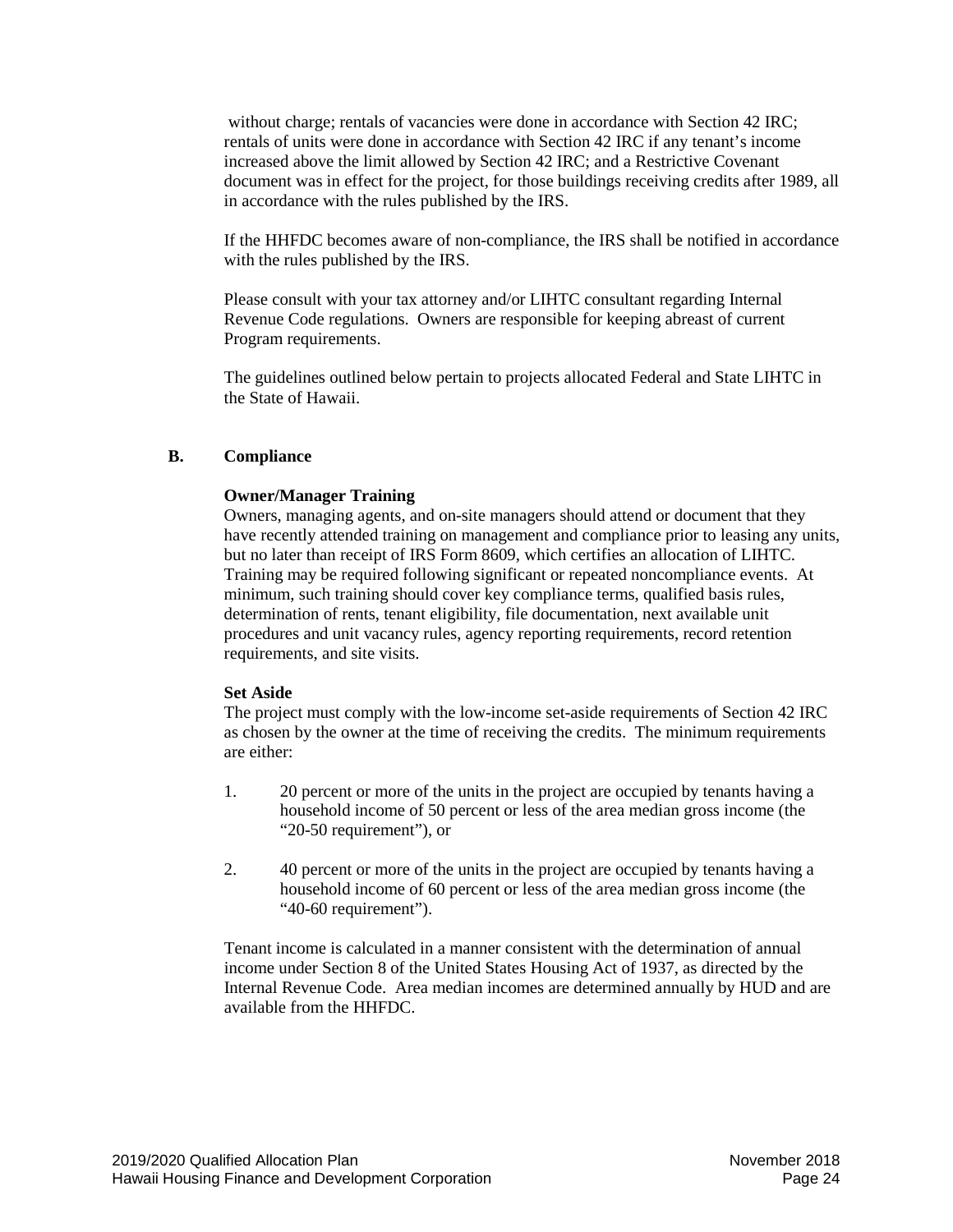## **Rent**

Units in the project must be rent-restricted to either thirty (30) percent of the median income adjusted for family size for the area in which the project is located or rentrestricted to thirty (30) percent of the imputed income limitations based on unit size. This rent-restriction must be maintained throughout the Term of the Compliance and Extended-use period. See 'D. Rent and Income Limits' in this section for further information.

## **Term of Compliance**

Projects receiving a LIHTC allocation after January 1, 1990, must comply with eligibility requirements for the extended use period [initial 15-year period (compliance period), in addition to the 15 or more years (additional-use period)] determined by elections indicated in the Restrictive Covenant Document. The Restrictive Covenant Document must be recorded before credits are allocated.

## **Annual Certification**

These and other compliance requirements as listed in Section A. Summary must be certified annually by the owner through the submission of the Annual Report. The Annual Report includes the Owner's Certificate of Continuing Program Compliance and shall be submitted by February 1 of each year throughout the compliance/extended-use period.

## **Records Retention**

The Annual Report and the supporting documentation verifying the information on the Annual Report must be kept for a minimum of six (6) years after the due date (with extensions) for filing the federal income tax return for that year. The records for the first year of the credit period, however, must be retained for at least 6 years beyond the due date (with extensions) for filing the federal income tax return for the last year of the compliance period of the building, in accordance with published IRS guidelines.

Electronic storage of records is allowed by the IRS. However, HHFDC encourages the retention of hard copies of the first year records.

## **IRS Form 8609**

Owner shall complete Part II of the IRS Form 8609 and submit with subsequent Annual Report.

## **Qualified Basis Tracking Sheet (QBTS)**

This form shall be submitted annually until the required set-asides are established. Documents will provide information on original tenants qualifying each building for LIHTC minimum set-asides, and other set-asides.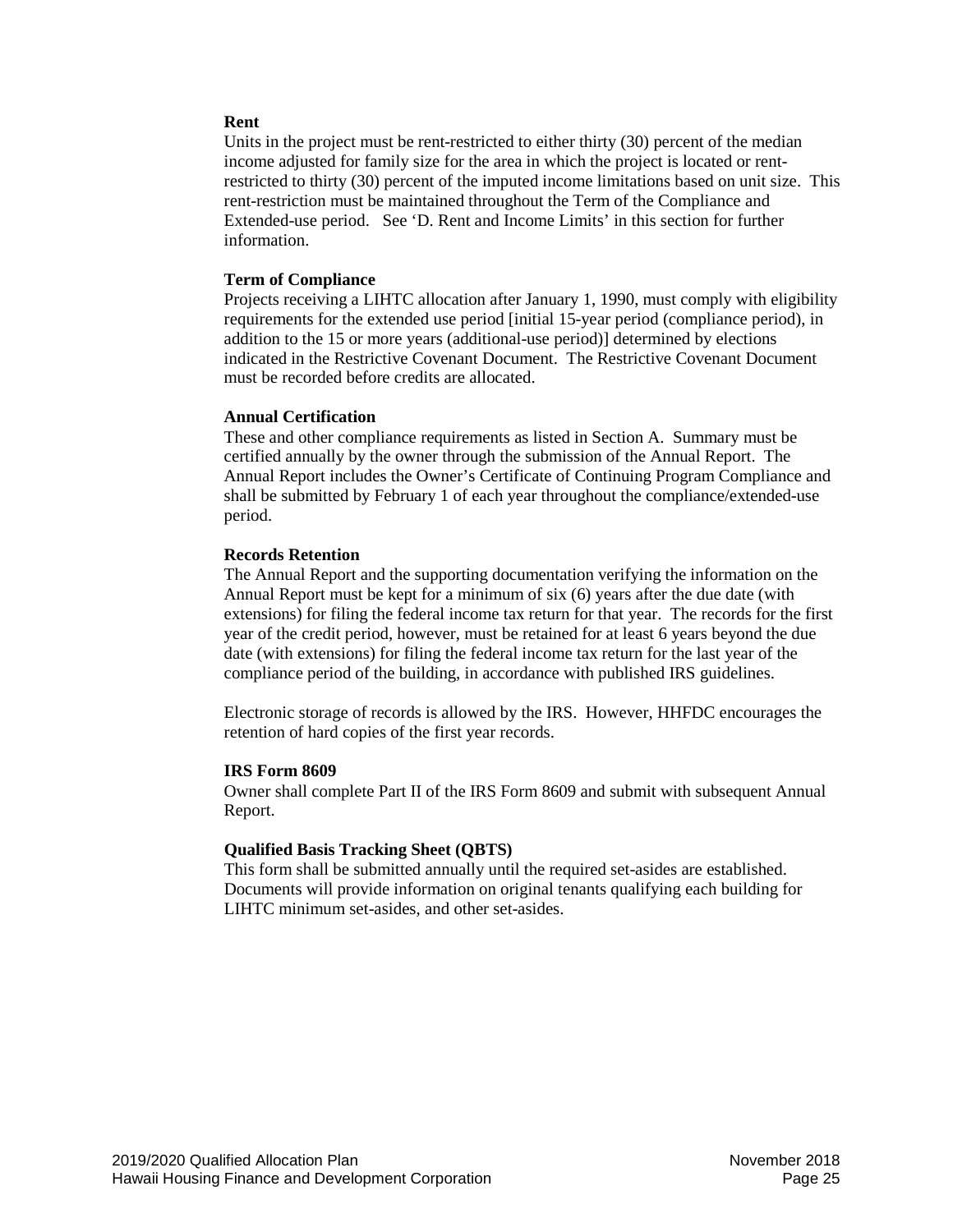## **Status Reports**

This report is to be submitted annually by owners in such format as required by the HHFDC or its Authorized Delegate to document and track the continuous compliance of LIHTC units. The documents report data that tenants are income eligible at move-in, that occupants of LIHTC units are re-certified at least on an annual basis, and that the unit rents are restricted. Documentation will also indicate compliance with the vacant unit rule and 140% rule. The tracking of LIHTC units substantiates the maintenance, increase or reduction of each BIN's qualified basis.

## <span id="page-25-0"></span>**C. Qualifying Households**

Applicants for low-income units should be advised early in their initial visit to the project that there are maximum income limits which apply for these units. Management should explain to the tenants that the anticipated income of all persons expecting to occupy the unit must be verified and included on a Tenant Income Certification (TIC) prior to occupancy, and re-certified. Applicants should be informed of other IRS requirements such as the Student Rule and Recertifications.

## **Unborn Children**

In accordance with the HUD Handbook 4350.3, owner shall include unborn children in determining household size and applicable income limits. If permitted by state laws, owner shall require documentation of pregnancy in such circumstances.

## **Student Households**

In accordance with the Internal Revenue Code, a household comprised entirely of fulltime students may not be counted as a qualified household, unless the household meets at least one exception. Refer to the Internal Revenue Code for additional guidelines on the exceptions.

Owner shall utilize a lease provision requiring tenants to notify managing agent of any change in student status.

# **Calculating Anticipated Tenant Income**

Owner shall qualify tenants by calculating household income using the gross income the household anticipates it will receive in the 12-month period following the effective date of the initial certification or Recertification. Anticipated income should be documented in the tenant file by third party verification whenever possible, or by an acceptable alternate method of verification with documentation as to why third party verification was not available. Owner shall use current circumstances to project income, unless verification forms or other verifiable documentation indicate that an imminent change will occur. Owner shall refer to HUD Handbook 4350.3 REV-1 for guidance on the proper calculation and verification of income and assets per IRC regulations.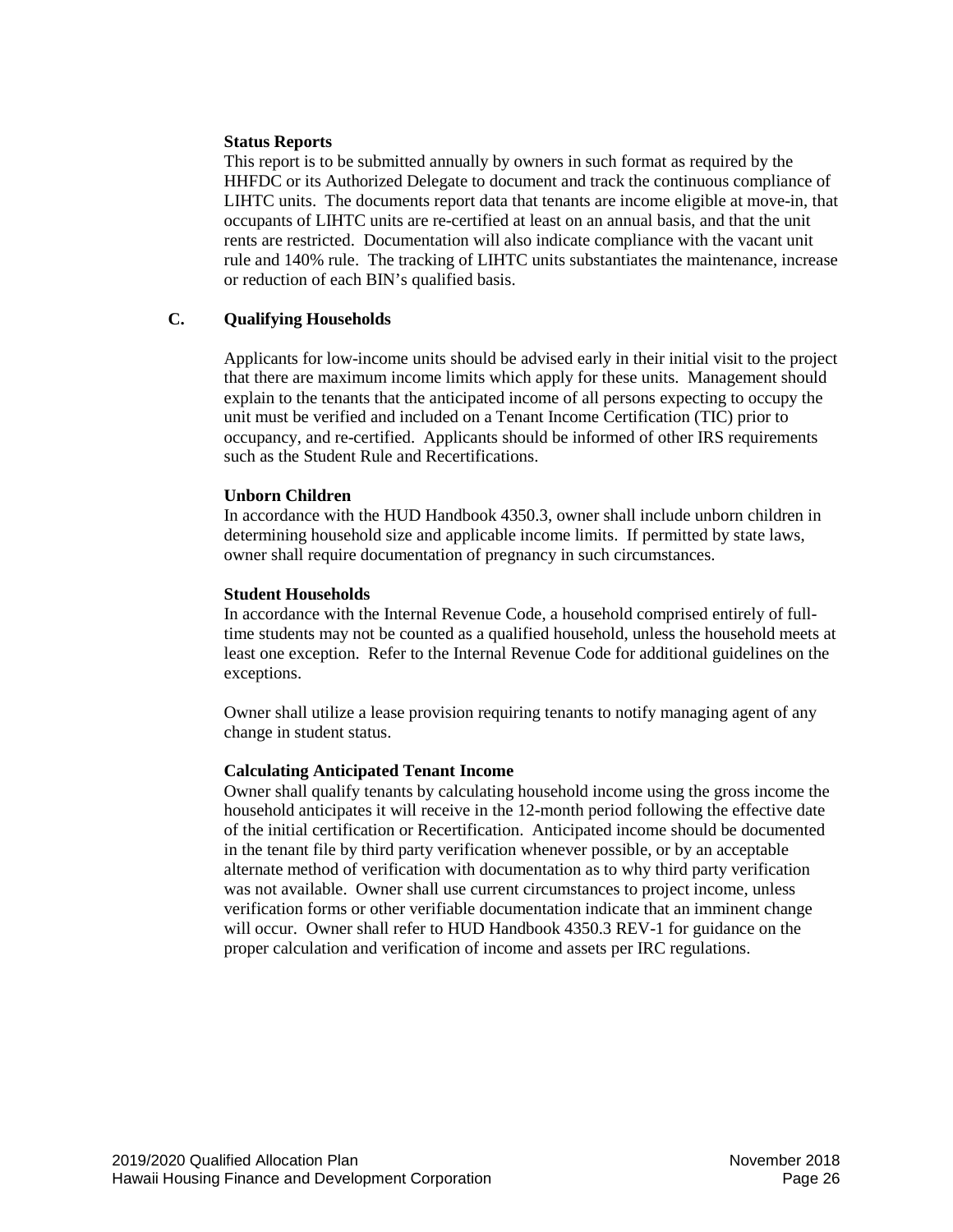## **Certification**

Upon acceptance of an applicant to the project, a TIC must be completed for the applicant and certified to by the applicant and the owner. The form is a legal document which, when fully executed, qualifies the applicants to live in the set-aside units in the project. The head, co-head, spouse and all household members over 18 years of age must sign the TIC.

The TIC must be executed along with the lease prior to move-in. No one may live in a unit in the project unless he is certified and under lease.

The original copy of the executed TIC form is to be retained in the applicant's file. The TIC and the supporting documentation verifying the TIC must be kept for a minimum of six (6) years after the due date (with extensions) for filing the federal income tax return for that year. The records for the first year of the credit period, however, must be retained for at least 6 years beyond the due date (with extensions) for filing the federal income tax return for the last year of the compliance period of the building, in accordance with published IRS guidelines.

#### **Recertification**

For 100% LIHTC set-aside projects, annual recertifications are not required after January 1, 2009. Owners must recertify households at least once on the first anniversary of their initial tenancy. Self-certification of annual income is required for subsequent years.

For projects with less than 100% LIHTC set-aside:

To ensure each unit is complying with the LIHTC income restrictions, the HHFDC requires (a) the owner to annually recertify each tenant's income and household composition and (b) each tenant is to report certain changes in income and household composition which occur between regularly scheduled recertifications.

Each tenant's annual recertification is to be completed within one year of last recertification. The request for recertification shall be made between 90 and 120 days before the effective date, and it must clearly state that the tenant has ten (10) calendar days in which to contact the owner to begin recertification processing. The notice must also state the days and hours available for the interview, the information the tenant should bring to the interview, and how and whom to contact to schedule the interview.

Upon reverification of the tenant's income, the owner shall complete a new TIC, which shall be certified to by the owner or owner's designee.

#### **Past-Due Recertification**

A recertification is considered past due if the TIC form for the tenant is not certified by tenant and owner within twelve months of the last recertification.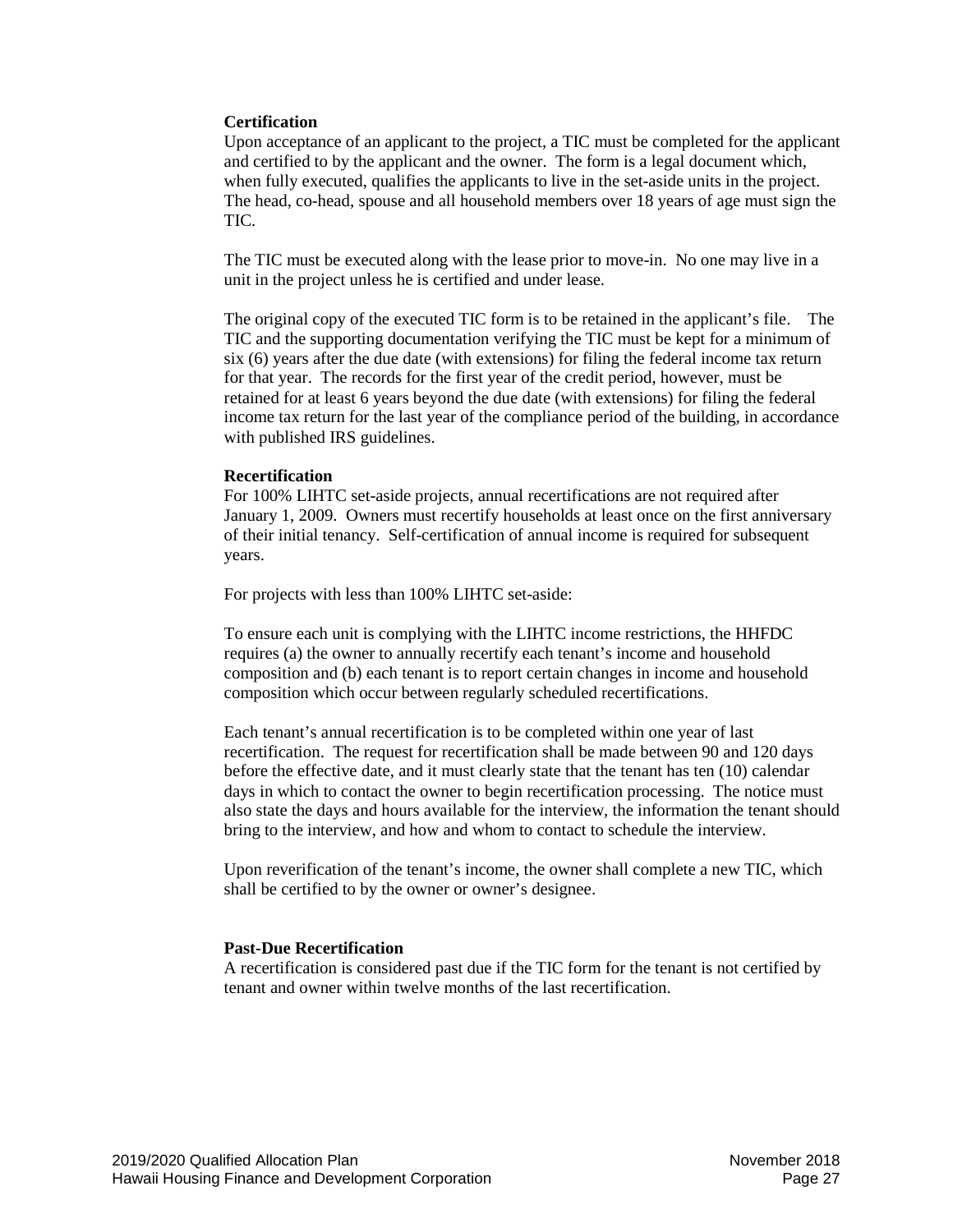# <span id="page-27-0"></span>**D. Rent and Income Limits**

Projects must comply with the following procedures:

- Units in the project must be rent-restricted to 30% of the imputed income limitations for each unit, based upon HUD area median incomes and size of units. Rents are imputed by bedroom size in the following manner: a unit which does not have a separate bedroom - 1 individual; and a unit with 1 or more separate bedrooms - 1.5 individuals per bedroom. The HHFDC provides rent limits for projects receiving a LIHTC allocation.
- Gross rent does not include any payment for various rental assistance programs and supportive service assistance as outlined in Section 42 IRC. Gross rent must include any allowance for utilities.

HUD publishes the area median incomes for each state annually. Updated income limits must be implemented pursuant to IRS Revenue Ruling 94-57, "Taxpayers may rely on a list of income limits released by HUD until 45 days after HUD releases a new list of income limits, or until HUD's effective date for the new list, whichever is later." Rents may be increased accordingly as the area median income increases. IRS hold harmless policy may apply.

If the income of the tenants in a unit who have been previously verified increases above 140 percent of the applicable income limitation, the unit may continue to be counted as a low-income unit as long as the next unit of comparable or smaller size is occupied by a qualified low-income tenant, and the rent continues to be restricted for the initial unit.

# <span id="page-27-1"></span>**E. Eviction of Tenants**

Once an eligible tenant has been certified and admitted to the project, the tenant may not be displaced solely due to an increase in the tenant's household income beyond the restricted limit.

# <span id="page-27-2"></span>**F. Audits**

The project may be subject to a management audit by the HHFDC or its Authorized Delegate annually but, at a minimum, once every three years. Notification of an audit shall be given to the owner at least 30 days prior to such audit. The results of the management audit and the recommendations for corrective action to protect and maintain the project shall be transmitted to the owner within thirty (30) days following the completion of the audit.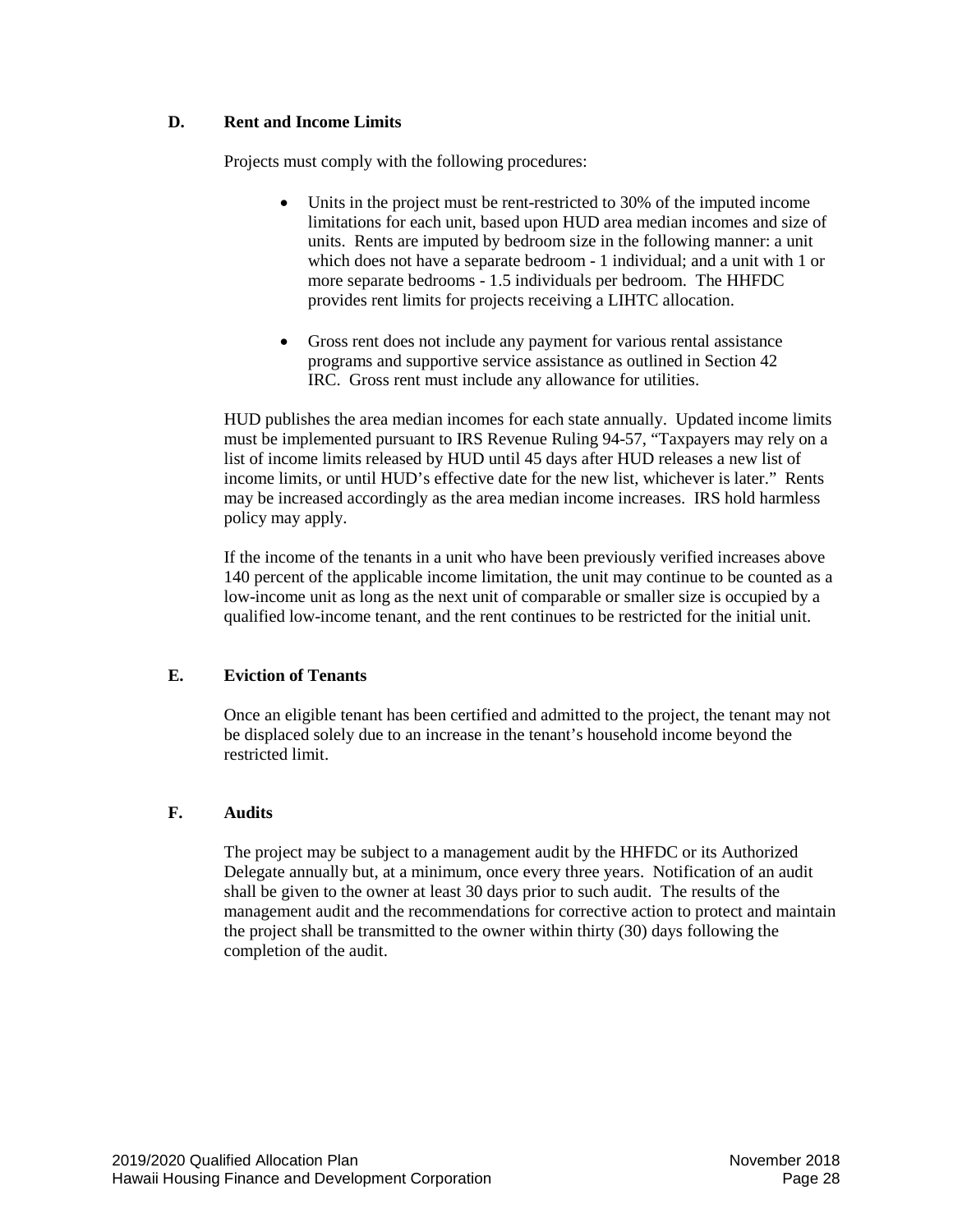The purpose of the audit will be to conduct a physical inspection of the building and/or project, and, for at least 20 percent of the project's low-income units, to inspect the units and review the low-income certifications, documentation supporting the certifications, and rent records for the tenants in those units. The audit may also consist of a review of first year tenant records, a review of the documentation supporting the Annual Report, and any other documentation necessary for the HHFDC to make a determination as to whether the project is not in compliance with Section 42 IRC and Section 235-110.8 of the Hawaii Revised Statutes.

When conducting tenant file reviews, HHFDC's and its Authorized Delegate's reviews shall include, but not be limited to:

- completed rental application, including certification of assets and disposal of assets, if applicable;
- tenant income certification completed for move-in and current year, including all required signatures and dates;
- income verification(s) completed and documented;
- assets verified in accordance with IRC regulations;
- student eligibility documentation;
- lease and lease addendums completed at move-in;
- utility allowance on file;
- review of first year tenant records which qualified the project initially for LIHTC.

The owner shall have a period of forty-five (45) days in which to respond to the findings of the management audit. The HHFDC shall review the owner's response to determine the extent to which the issues raised in the management audit letter are addressed. Findings, whether corrected or not, will be reported to the IRS.

See the following Section J for information on notification to the IRS of any noncompliance found in the management audit.

## <span id="page-28-0"></span>**G. Rural Housing Service (RHS) and Tax-exempt Bond Issue Projects**

In accordance with the published IRS guidelines on compliance monitoring, an exception may be granted to RHS projects under its section 515 program and buildings or projects of which 50 percent or more of the aggregate basis is financed with the proceeds of taxexempt bonds.

The IRC regulations allow for exception of a building from the inspection requirement if the building is financed by RHS under the section 515 program, the RHS inspects the building [under 7 CFR part 1930(C)], and the RHS and the allocating agency enter into a memorandum of understanding, or other similar arrangement, under which the RHS agrees to notify the allocating agency of the inspection results. Irrespective of the physical inspection standard selected by the allocating agency, a low-income housing project under Section 42 IRC must continue to satisfy local health, safety and building codes. A memorandum of understanding has not been executed between the HHFDC and RHS.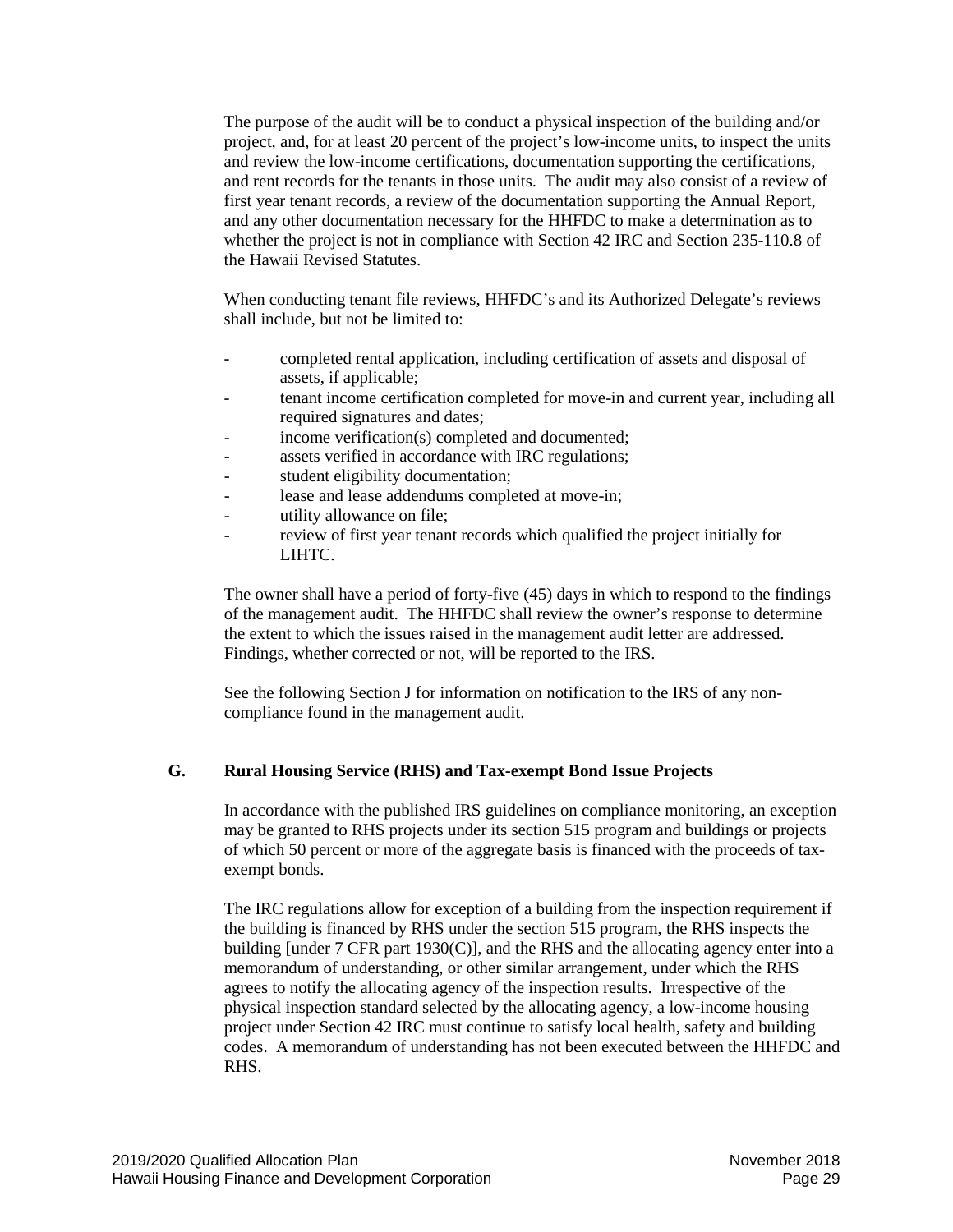Annual Reports, QBTS, Compliance Monitoring Status Reports and other reports are still required of RHS projects. Although the HHFDC has allowed the use of the RD 3560-8, the form does not determine eligibility for specific LIHTC requirements. Owners need to determine whether the TIC will be used or a worksheet will be attached to RD 3560-8 to determine eligibility under the IRC. Management audits will still be conducted as indicated herein.

An owner who for some reason is not able to make any of the required certifications stated on the Annual Report or other requirements must inform the Agency immediately of such inability, as well as explain the reason for said inability.

## <span id="page-29-0"></span>**H. Reporting Requirements**

- a. The **LIHTC Annual Report** must be submitted annually by February 1 of each year throughout the compliance/extended-use period.
- b. Part II of the **IRS Form 8609** must be completed by the owner and submitted with the initial Annual Report.
- c. **Qualified Basis Tracking Sheets** are submitted at a minimum annually with LIHTC Annual Report until all set-asides are established.
- d. **Status Reports** are submitted annually by owners with the Annual Report to document and track the continuance compliance of LIHTC units throughout the compliance/extended-use period.
- e. A copy of the applicable schedule, report or model used to calculate the utility allowance, submitted annually with the Annual Report.
- f. Annual submission of required tenant data in accordance with the Housing and Economic Recovery Act of 2008.

These forms must be sent in to the HHFDC or its Authorized Delegate at the address shown in Section II.

The Tenant Income Certification and LIHTC forms listed above are available from the HHFDC. Additionally, the HHFDC has data regarding HUD area median incomes, maximum rental rates, income verification information and third-party verification forms.

## <span id="page-29-1"></span>**I. Fees**

A compliance monitoring fee of \$25 per unit for all units within each project shall be charged annually for administrative expenses. This fee shall be submitted with the LIHTC Annual Report for each year of the compliance/extended-use period. The HHFDC reserves the right to adjust fees due to changing circumstances annually each January 1. It will be the responsibility of the HHFDC to inform the owner of any changes in the annual compliance fee prior to the submission of fees. The compliance monitoring fee will be effective as of the Placed in Service date for the first building.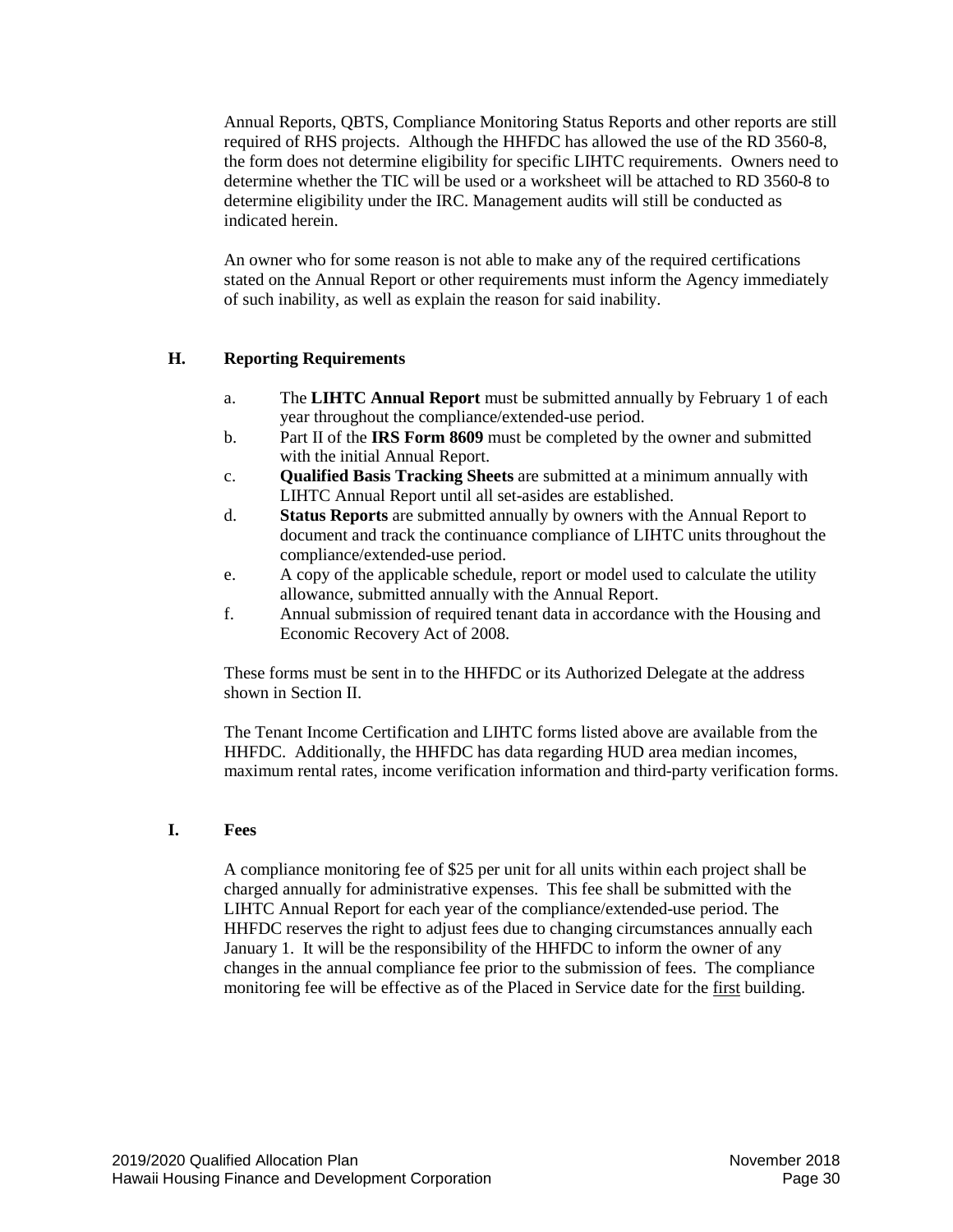## <span id="page-30-0"></span>**J. Non-compliance Penalties**

The penalty for non-compliance with these procedures is the potential recapture of the credits awarded and interest on the amount recaptured. The IRS shall determine penalties for non-compliance.

Upon determination by the HHFDC of non-compliance with the LIHTC Program, the owner shall be notified and given forty-five (45) days to correct any discovered violations. In accordance with the IRS published guidelines on compliance monitoring, the HHFDC will be required to notify the IRS within forty-five (45) days after the end of the thirty day correction period, whether or not the non-compliance is corrected. The HHFDC will be given the opportunity on the IRS form to indicate whether the owner has corrected the non-compliance. The HHFDC may extend the correction period, up to a total of six (6) months, if it is determined by the HHFDC that good cause exists for granting such an extension. In such case, the IRS will not be notified until the end of the extended correction period.

# <span id="page-30-1"></span>**K. Additional Use Period**

After the initial 15 year compliance period of the Extended Use Period ("Additional Use Period"), the HHFDC is no longer required to report instances of non-compliance to the IRS. The Compliance during the Additional Use Period ("AU Compliance Policy") will concentrate on enforcing the requirements of the LIHTC program through the term of the Declaration of Restrictive Covenants for Low Income Housing Credit recorded on the property.

The AU Compliance Policy is largely based on the procedures of the initial compliance period. Unless noted below, the policy and procedure for compliance during the initial compliance period shall continue to apply to the additional use period.

# **Effective Date**

The AU Compliance Policy shall be effective on the first day after the expiration of the initial 15 year compliance period for the last building placed in service in the project. Generally, the additional use compliance period will begin on January 1 of the year after the expiration of the initial 15 year compliance period of the last building placed in service and be in effect until the end of the additional use period.

# **Income and Rent Set Aside**

Owners are subject to the Section 42 occupancy and rent restrictions required in the Declaration of Land Use Restrictive Covenants for Low-Income Housing Credits.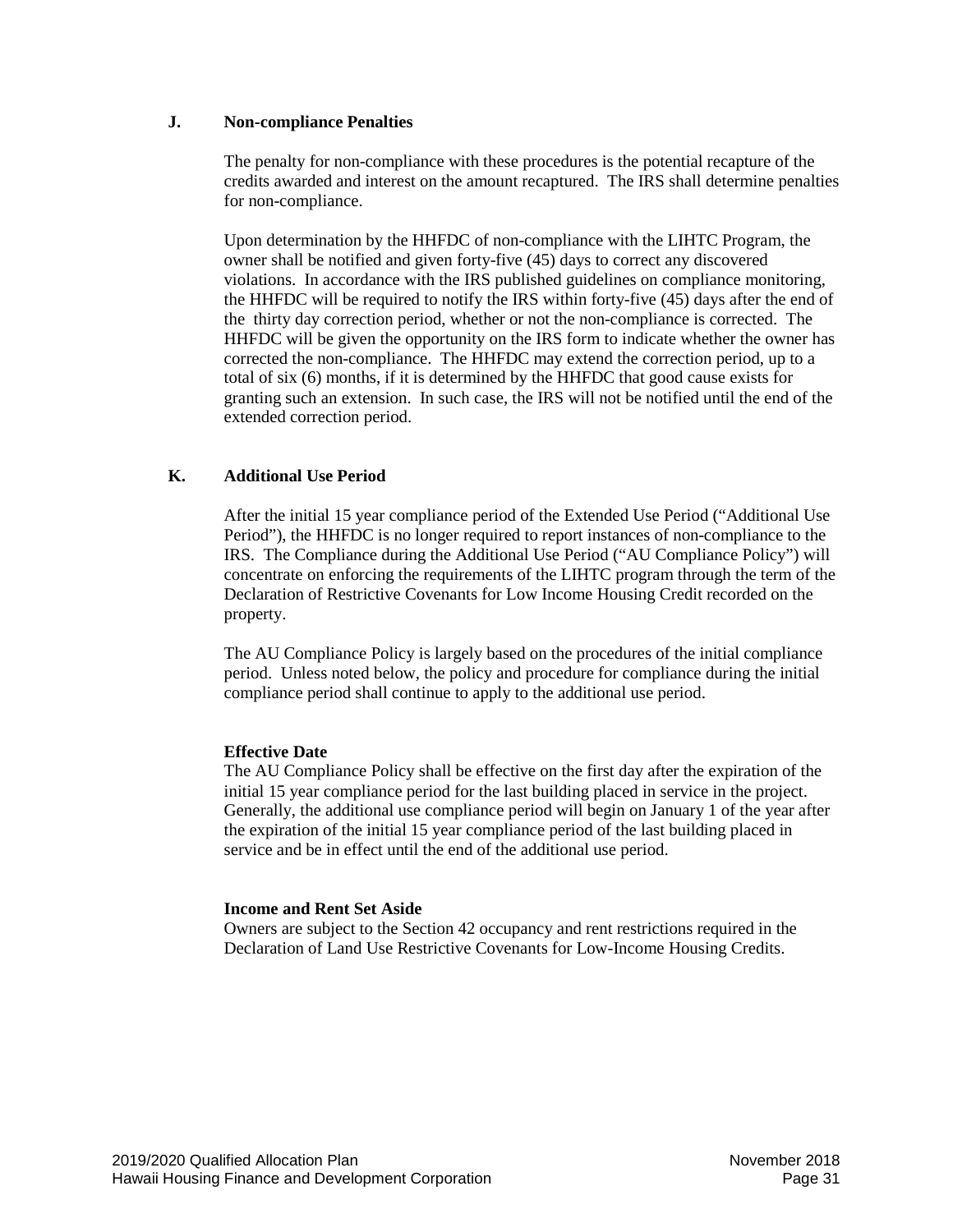#### **Student Households**

The IRC student rule no longer applies during the additional use period. However, as the HHFDC wants to ensure that properties in the additional use period are not used as dormitory housing, a modified student eligibility requirement will be enforced. During the additional use period, a household comprised entirely of full time students will qualify as long as at least one member of the household is an independent student or is a student in grades Kindergarten through 12 (including home schooled minors studying course material within these grades). An independent student is defined as one who is not claimed as a dependent on his/her parent's tax return (proof required).

#### **Available Unit Rule / 140% Rule**

For projects which include market rate units, the Available Unit Rule and the 140% Rule do not apply during the additional use period. The percentage of LIHTC units as specified in the Declaration of Restrictive Covenants for Low Income Housing Credits must be maintained throughout the additional use period.

#### **Certification and Recertification**

Certification of tenants at the time of move-in shall be required during the additional use period according to the same procedure as the compliance period.

Recertification of tenants will not be required during the additional use period. However, if any adults are added to the household, then the household must be re-certified.

#### **Unit Transfers**

During the additional use period, unit transfers are allowed without a new income qualification. Documentation of all unit transfers that occur shall be submitted as part of the Reporting Requirements.

#### **Reporting Requirements**

- a. The **LIHTC Annual Report** must be submitted annually by February 1 of each year throughout the additional-use period.
- b. **Status Reports** are submitted annually by owners with the Annual Report to document and track the continuing compliance of LIHTC units throughout the additional-use period.

## **Site Audits**

Commencing within three years after the expiration of the Compliance Period, site audits for projects may be conducted at least once every **five** years. Projects that have substantial outstanding non-compliance beyond the correction period based on the findings of the most recent site audit may be subject to more frequent site audits.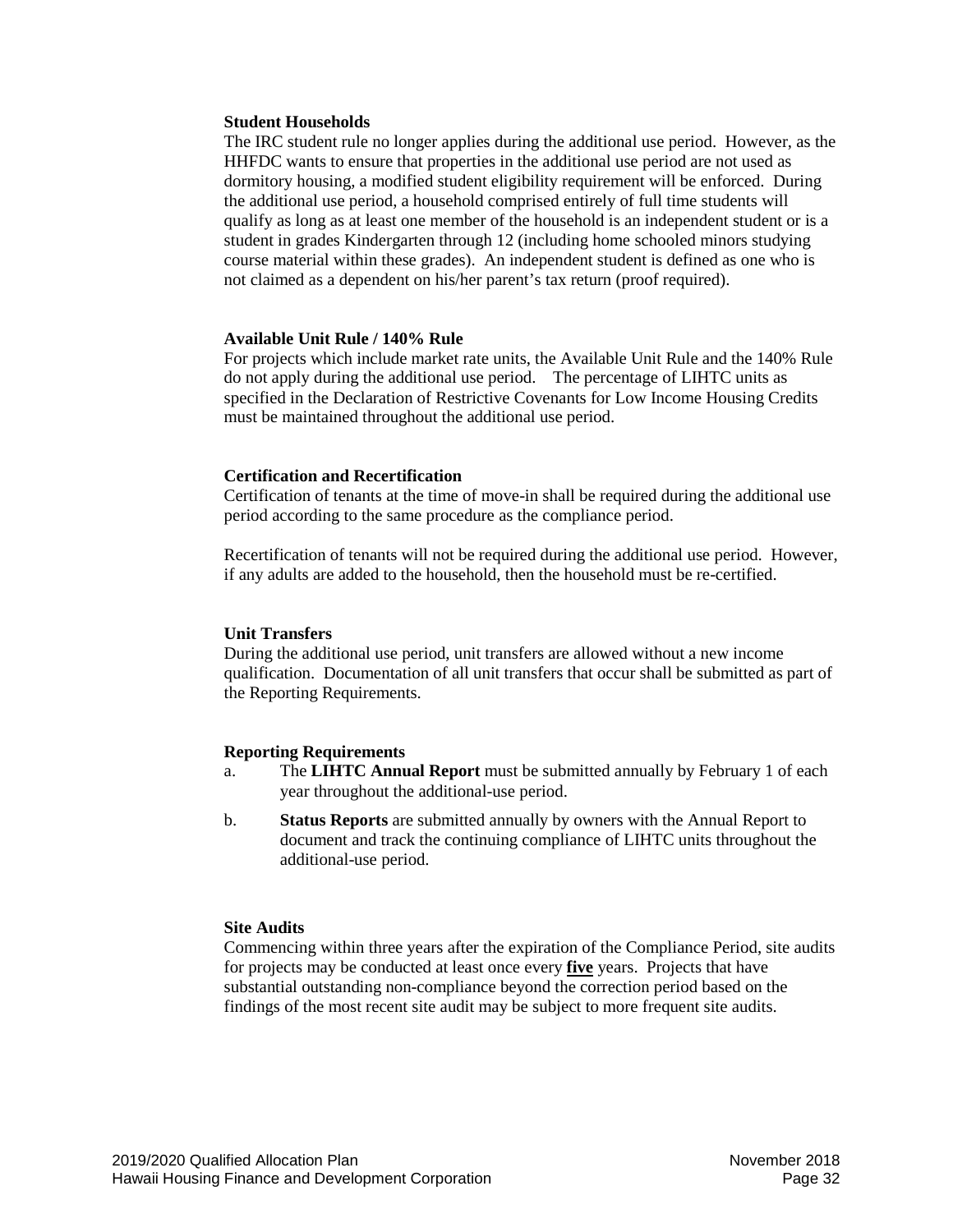## **Owner Inspection**

Owners shall conduct an annual physical inspection of each unit and common areas in the project.

#### **Correction Period and Non-compliance Penalties**

Upon determination by the HHFDC of non-compliance with the LIHTC Program during the additional use period, the owner shall be notified and given forty-five (45) days to correct any discovered violations. The HHFDC may extend the correction period on a case-by-case basis, up to a total of six (6) months, if it is determined by the HHFDC that good cause exists for granting such an extension. Owners may request the HHFDC to review all outstanding non-compliance issues for a property once per calendar year after the initial correction period.

Any owner and constituent entities involved in management and ownership of a project with an unresolved finding of non-compliance beyond the initial correction period may be deemed to be Not in Good Standing by the HHFDC Finance Branch.

Owners must clear all outstanding non-compliance issues to be deemed in Good Standing with the HHFDC Finance Branch.

## <span id="page-32-0"></span>**VII. Other**

- A. High Cost Area Designation Newly constructed buildings located outside of designated Difficult to Develop Areas or Qualified Census Tracts qualify as a high cost area. The additional LIHTC available from the "basis boost" will be used to offset the high cost of construction and land throughout the state.
- B. Minimum Rehabilitation Requirement Minimum rehabilitation expenditures must be the greater of the minimum rehabilitation threshold identified in Section 42 IRC or the cost of work identified by the Capital Needs Assessment attributable to address immediate repairs, replacements or upgrades.

## <span id="page-32-1"></span>**VIII. Qualified Contracts**

<span id="page-32-2"></span>Ĩ.

The Omnibus Reconciliation Act of 1989 required that all properties receiving an allocation of Housing Credits after January 1, 1990 are subject to an additional use period that extended the minimum affordability period of credit properties from 15 to 30 years. Section 42(h)(6) provides an option for owners to present a Qualified Contract ("QC") for the acquisition of the property by a prospective buyer that agrees to purchase the property for the "qualified contract price"[1](#page-32-2) . If the state agency is not able to find a buyer to purchase the building at the "qualified contract price", the additional use period is terminated.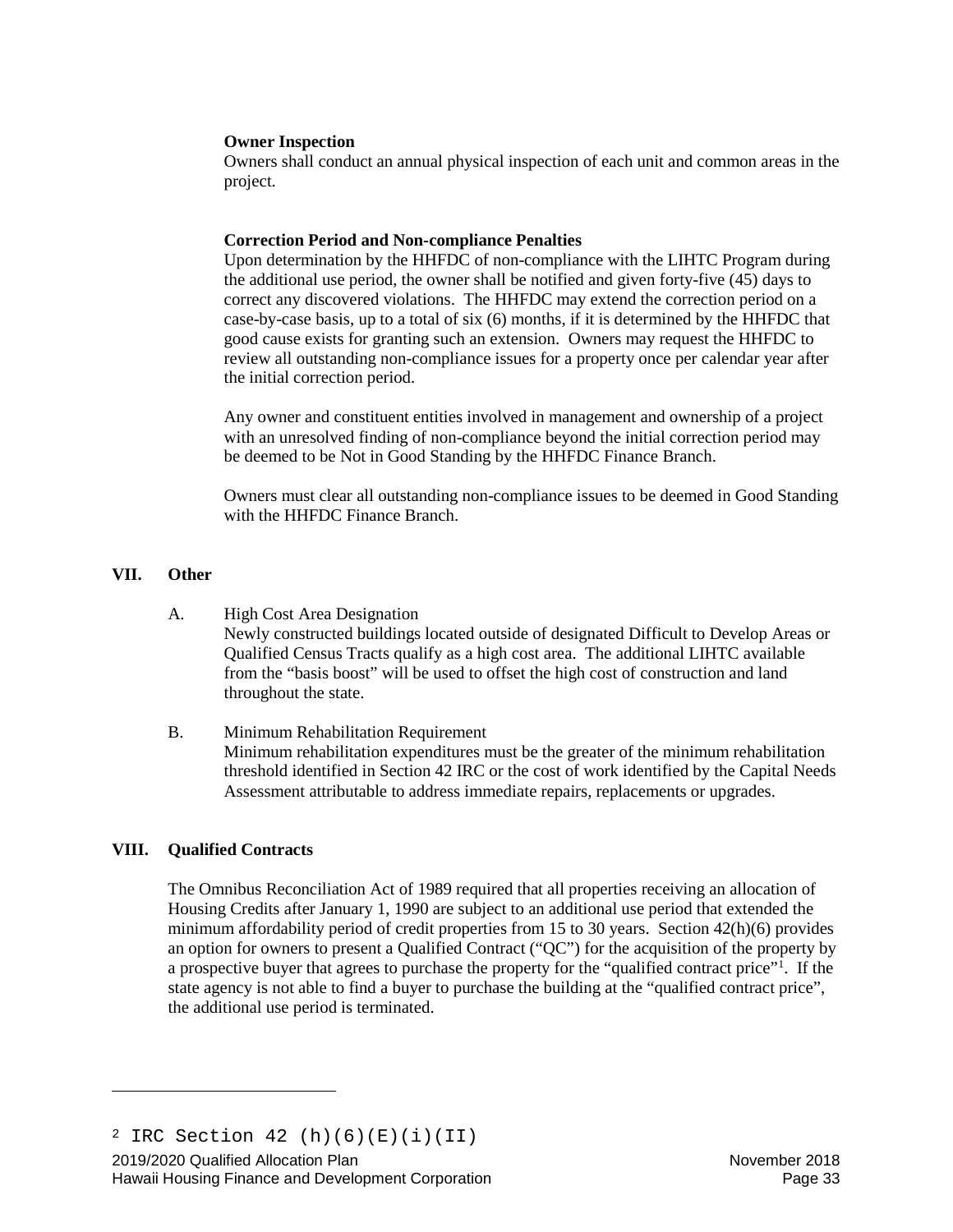Owners that elected to waive their option to request a Qualified Contract are not eligible.

After the last day of the fourteenth year of the compliance period of the last building placed in service or the last day of the last year of a multiple year allocation, an eligible owner of the project utilizing federal LIHTCs may request a  $QC^2$  $QC^2$ .

# **Qualified Contract Request:**

The legal owner must first submit a written request to the HHFDC Executive Director for consideration to present a qualified contract request (the "Request"). The Request must also include a copy of the First year 8609s showing Part II completed for all buildings placed in service.

After receiving the Request, the Corporation shall conduct a review to determine the eligibility of an owner to submit an Inquiry, by confirming the following:

- 1. the original owner did not waive its right to request a QC during the allocation of the LIHTC;
- 2. the LIHTC property meets the basic physical compliance standards that are necessary to claim credits;
- 3. the owner has secured waivers of any purchase option and right of first refusal connected to the property;
- 4. the project and owners are in compliance and all programmatic requirements and are in good standing with the HHFDC.

If after the review of the Request, the Corporation determines the Owner is not eligible to submit a Qualified Contract Request Application the Owner will be notified in writing.

The owner must correct any deficiencies noted in the recent compliance monitoring before submittal of a request for a QC.

# **Qualified Contract Request Application:**

The Owner must file a complete Qualified Contract Request Application ("QC Application") with the HHFDC on such form(s) as the Executive Director ("Director") may require from time to time as prescribed. The QC Application includes any documents and any additional information as may be requested by the Corporation in order to comply with the Internal Revenue Code (IRC)  $§42(h)(6)(F).$ 

The QC Application shall include the Owner's proposed QC price. The QC Application shall include a report calculating the QC price prepared by an independent certified public accountant ("QC Report"). The QC Report will list all due diligence reviewed and provide a detailed calculation of the QC price. The QC Report will include an opinion and certification that the QC price was calculated in accordance with the Internal Revenue Code §42(h)(6)(F). The certified public accountant will provide a reliance letter with regard to the report and certification of QC price in the favor of the HHFDC.

<span id="page-33-0"></span>Ĩ.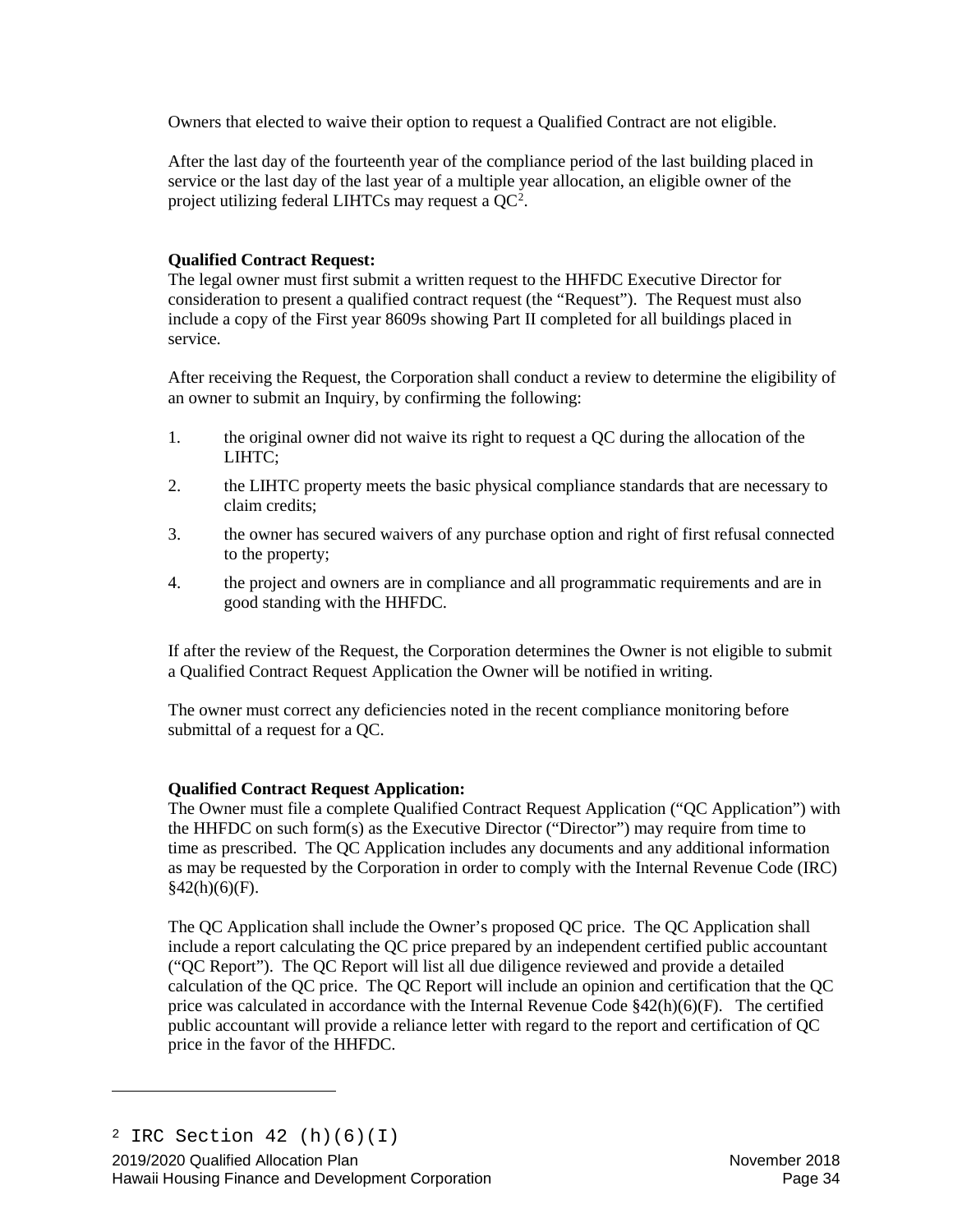- 1. The owner will submit the following documents as part of its Application:
	- a. **OC** Report;
	- b. QC processing fee of \$150 per unit for all units;
	- c. copies of all annual partnership tax returns;
	- d. copies of annual audited project financial statement for all years;
	- e. copies of loan documents for all secured debt during the compliance period;
	- f. copies of partnership agreement (original, current and all interim amendments);
	- g. current title report (no more than 60 days from the date of QC Application);
	- h. a physical needs assessment for the entire project (no more than 60 days from the date of QC Application);
	- i. an appraisal prepared by a qualified third party appraiser for the entire project (no more than 60 days from the date of QC Application);
	- j. a Phase I environmental (no more than 60 days from the date of QC Application); and
	- k. any other documents, certifications, application forms or agreements required by the HHFDC.
- 2. The Owner must make the following documents available to interested buyers such that the buyers may conduct their due diligence:
	- a. copies of annual audited project financial statement for all years;
	- b. copies of loan documents for all secured debt during the compliance period;
	- c. copies of partnership agreement (original, current and all interim amendments);
	- d. current title report (no more than 60 days old from the date of QC Application);
	- e. a physical needs assessment for the entire project (no more than 60 days from the date of QC Application);
	- f. an appraisal prepared by a qualified third party appraiser for the entire project (no more than 60 days from the QC Application);
	- g. a Phase I environmental report (no more than 60 days from the QC Application); and
	- h. other relevant documents.

# **Other Terms:**

- 1. The Corporation may procure a third party contractor to provide services related to the valuation, review or inspection of the property. Owners are responsible for any costs associated with contacting and procuring the third party providers.
- 2. The Corporation may reject a QC Application if the Owner does not provide the proper documentation, information on the required forms or pay for the items listed below.
- 3. The 1 year period does not start until the Owner submits a complete QC Application with all required documents to the satisfaction of the Corporation.
- 4. The Owner will agree to release the documents listed above to interested parties. Copies of such documents will be the responsibility of the owner.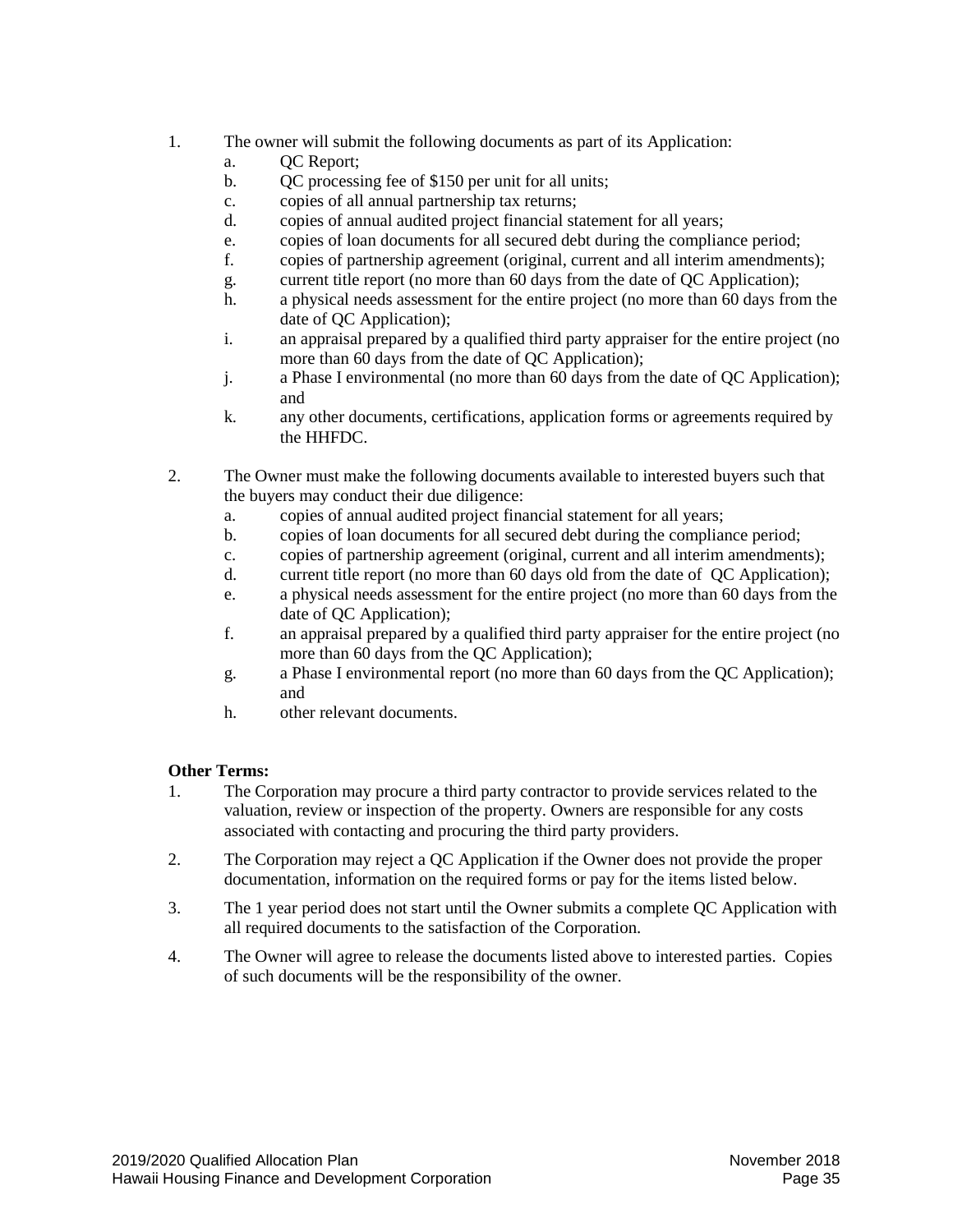- 5. The Owner also agrees to allow the HHFDC to advertise the property and the Qualified Contract price. Such advertising may include but is not limited to posting on the HHFDC website, marketing through an agent, broker or consultant and mailings to interested buyers.
- 6. The Corporation will not bind the Owner to submit a request and will not start the oneyear period ("1YP") defined in §42(h)(6)(I) until the Corporation receives a complete QC Application.
- 7. Owners may choose to cancel the QC Application at any time during this process. **However the owner will only be able to request a QC once during the entire additional use period of the project. Withdrawing the application will count as the only time an owner can request a QC Application.**
- 8. Under IRC  $\frac{842(h)(6)(E)(i)(II)}{I}$ , the Corporation's only obligation is to "present" to the Owner a bona fide contract signed by a prospective buyer to acquire the Owner's project for the QC price (the "Contract"). When the Corporation presents the Contract to the Owner, regardless of when or if the Contract is fulfilled, the possibility of terminating the additional use period is removed and the project remains bound to the additional use restrictions, and shall not terminate, the additional use agreement.
- 9. The buyer shall submit a form of Qualified Contract to the Owner that clearly states the intent to purchase the property for the Qualified Contract price. A copy of the Qualified Contract shall be forwarded to the HHFDC by the buyer or the Owner. The Owner and the buyer are free to negotiate different transaction terms.
- 10. In keeping with the purpose of IRC §42, the Corporation will resolve any case of doubt or interpretation in determining the QC price, both with regard to the overall process and particular projects, in favor of the lower QC price.